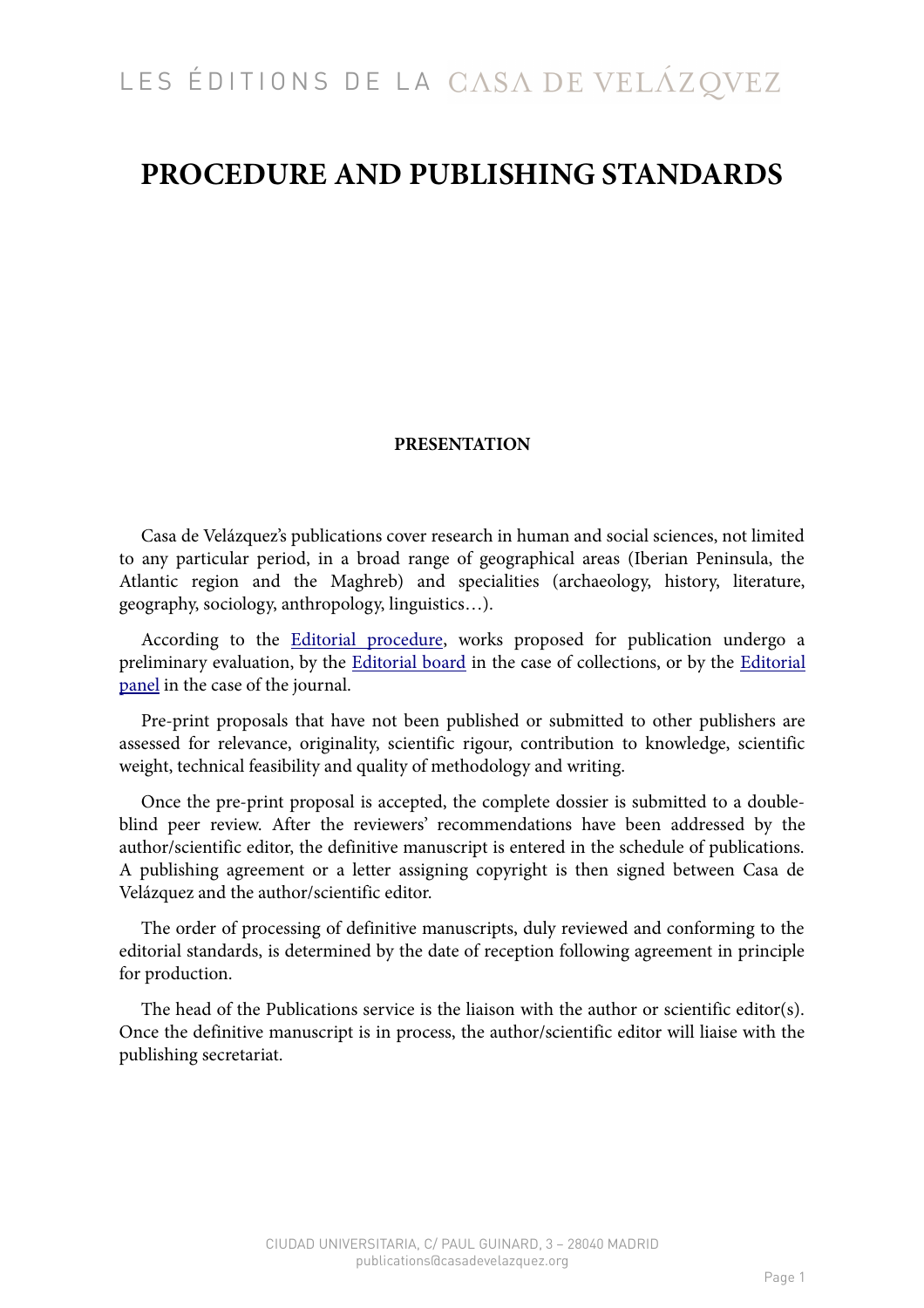# **THE COLLECTIONS AND THE JOURNAL**

## **BIBLIOTHÈQUE DE LA CASA DE VELÁZQUEZ (BCV)**

BCV is the institution's flagship collection. It consists of monographs, most of them reworkings of PhD theses by former scientific members, although this is no longer a requirement for publication in the collection.

### *Technical specifications*

The languages of publication are French or Spanish.

- No cover illustrations
- Formats : 17 x 24 cm or 21 x 29,7 cm
- Maximum number of keystrokes: 1 000 000 (including front matter, text, footnotes, endnotes and spaces).
- Summary of references at end of work (sources and critical apparatus)
- Summary of the work, presented at the end in French, Spanish and English
- Illustrations: black and white for paper format; colour for numeric format).

### *Author's responsibility*

- The manuscript delivered (text, illustrations and a summary of 6 000 keystrokes) must conform to the collection's formal and scientific requirements
- Observance of the **Advice to authors** (text and illustrations)
- Preparation of data for compilation of index (where applicable)
- $\Box$  Complete the on-line form for submission of a [BCV publishing proposal.](https://www.casadevelazquez.org/en/publications/submitting-a-proposal/submitting-a-bcv-proposal/)

## **COLLECTION DE LA CASA DE VELÁZQUEZ (CCV)**

CCV is intended for the publication of collective works compiled from meetings organised as part of the Casa de Velàzquez Programme [of scientific activities](https://www.casadevelazquez.org/fileadmin/fichiers/investigacion/Programmation_annuelle/EHEHI_2016_WEB_V7.pdf) (conferences, congresses, study sessions).

Texts are reworkings of the proceedings of a meeting. They should not exactly reproduce communications. Some coordination and collation of the different contributions is therefore required to meet the collection's standards.

### *Technical specifications*

The languages of publication are chiefly French and Spanish; English, Catalan, Italian and Portuguese are accepted provided that they are the author's native language.

- Cover with colour illustrations
- Formats: 17 x 24 cm or 21 x 29.7 cm
- Maximum number of keystrokes: 1 100 000 (including front matter, text, footnotes, endnotes and spaces).
	- up to 20 contributions: Maximum 55 000 keystrokes per article
	- from 21 to 25 contributions: Maximum 44 000 keystrokes per article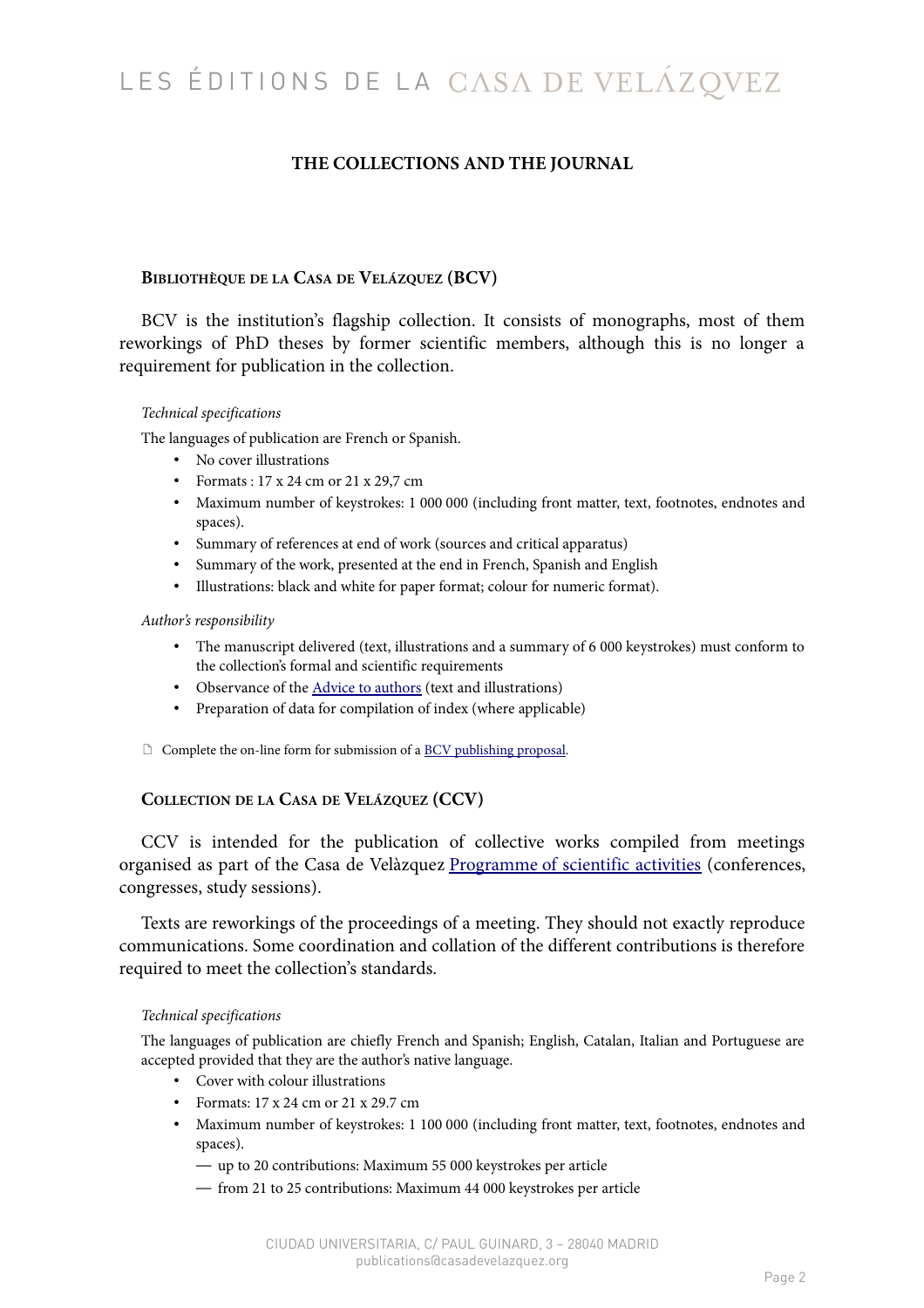- Summary of references at end of work (sources and critical apparatus)
- Illustrations: Maximum 5 per contribution (black and white for paper format; colour for numeric format)

### *Responsibility of scientific editor(s) (maximum 3)*

Only Casa de Velázquez correspondents. Responsible for the following tasks:

- To collect contributions to the work and coordinate the different authors
- To forward the [Letter of assignment of copyright](https://www.casadevelazquez.org/fileadmin/fichiers/publicaciones/Normes_annexes/EdCVZ_AccordCessionDroits_CCV.pdf) to contributors, to be returned completed and signed
- Harmonisation of texts, compilation of a single references section at the end of the work, and where applicable preparation of data for an index
- Observance of the [Advice to authors](https://www.casadevelazquez.org/en/publications/advice-to-authors/composition/) (text and illustrations)
- Proposal of a cover image
- The manuscript delivered (text and illustrations) must conform to the collection's formal and scientific requirements.

### *Responsibilities of authors of contributions*

- Adherence to the collection's specific characteristics, both formal and scientific
- Observance of the [Advice to authors](https://www.casadevelazquez.org/en/publications/advice-to-authors/composition/) (text and illustrations)
- $\Box$  Complete the on-line form for submission of a [CCV publishing proposal.](https://www.casadevelazquez.org/en/publications/submitting-a-proposal/submitting-a-ccv-proposal/)

## **ESSAIS DE LA CASA DE VELÁZQUEZ (ECV)**

Collection of brief works of synthesis. The object is to publish works by reputed authors aimed at a wider readership.

### *Technical specifications*

The languages of publication are French or Spanish.

- No cover illustrations
- Format: 14 x 22 cm
- Maximum number of keystrokes: 400 000 (including front matter, text, footnotes, endnotes and spaces)
- Notes limited to one per page, to be presented per chapter at the end of the volume, containing literature references
- No summary of references at end
- Illustrations: Maximum 5 (black and white for paper format; colour for numeric format)

### *Author's responsibility*

- Adherence to the collection's specific characteristics, both formal and scientific
- Observance of the **Advice to authors** (text and illustrations)
- $\Box$  Complete the on-line form for submission of a [ECV publishing proposal.](https://www.casadevelazquez.org/en/publications/submitting-a-proposal/submitting-a-ecv-proposal/)

## *MÉLANGES DE LA CASA DE VELÁZQUEZ. NOUVELLE SÉRIE (MCV)*

*MCV* is a half-yearly journal of human and social sciences and literature, consisting of a thematic *Dossier* and a *Miscellanées* section. A section *Actualité de la recherche* is published online when the issue comes out, offering articles of historical research, opinions on current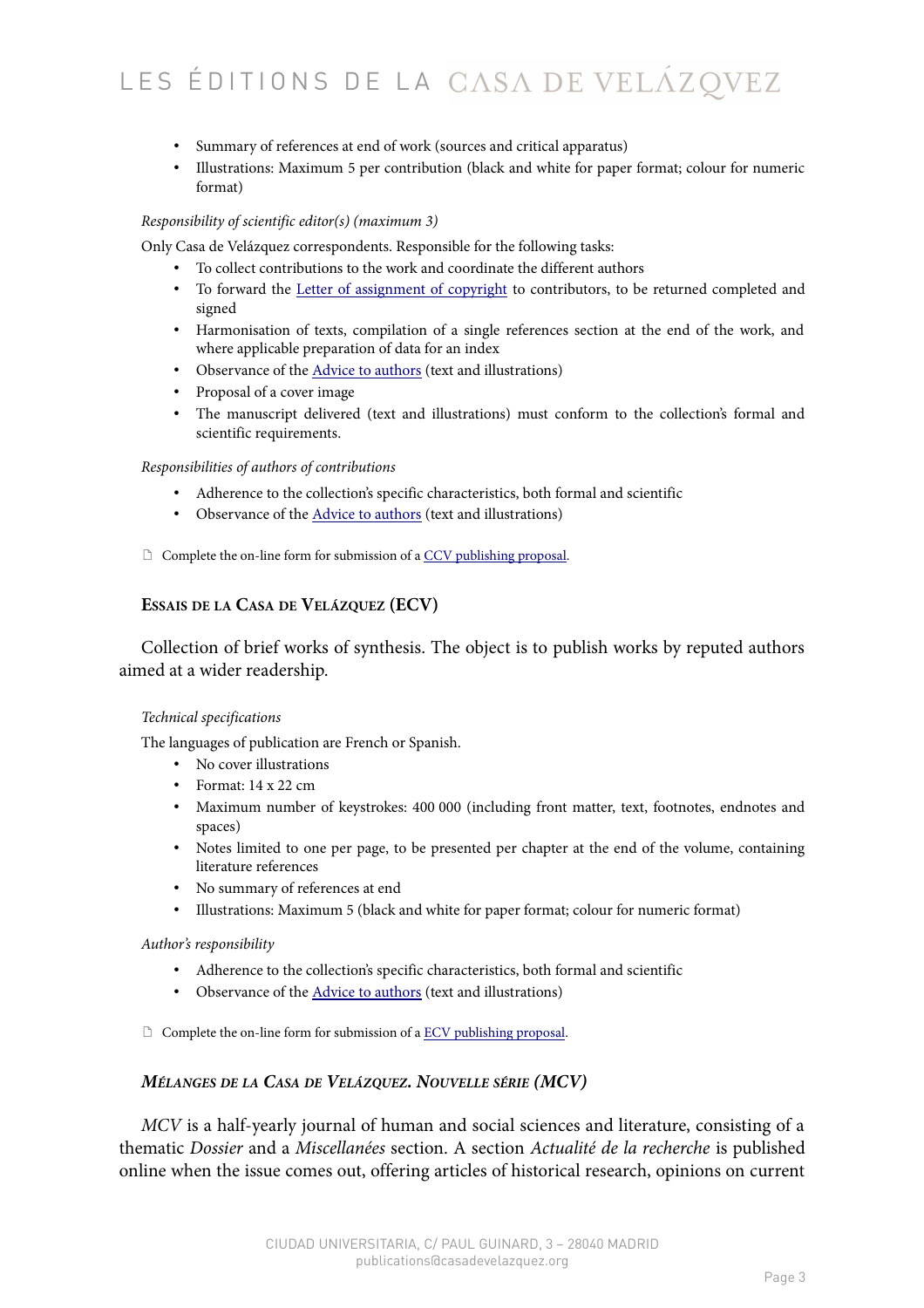# scientific debates, cross-readings and reviews of recently-published work. These last are published online only [\(mcv.revues.org\)](http://mcv.revues.org/).

### *Online access*

The old collection (years 1965-1996) is freely accessible at [persee.fr.](http://www.persee.fr/web/revues/home/prescript/revue/casa) The New Series (2003-) is available at [mcv.revues.org.](http://mcv.revues.org/)

### *Technical specifications*

The languages of publication are chiefly French and Spanish; English, Catalan, Italian and Portuguese are accepted provided that they are the author's native language..

- No cover illustrations
- Paper format: 17 x 24 cm
- ISSN 0076-230X
- Electronic ISSN 2173-1306

### Dossier

### *Technical specifications*

- Composition: one presentation (6 000 to 18 000 keystrokes, without footnotes or references), five to seven contributions and one conclusion or one counterpoint article (55 000 keystrokes per contribution, including footnotes and references)
- Text presenting the Dossier, to be rendered in French, Spanish and/or English (800 keystrokes)
- Summaries of the contributions, in order of their appearance in the Dossier, to be rendered in French, Spanish and/or English (800 to 1 000 keystrokes per summary)
- Key words: 6 (in French, Spanish and/or English, placed in alphabetical order)
- Illustrations: Maximum 10 per contribution (black and white for paper format; colour for numeric format)

### *Responsibility of scientific editor(s) (maximum 2)*

Only editorial correspondents. Responsible for the following tasks:

- To collect the contributions and coordinate with the various authors in the dossier, and to harmonise and revise texts and summaries
- To forward the [Letter of assignment of copyright](https://www.casadevelazquez.org/fileadmin/fichiers/publicaciones/Normes_annexes/EdCVZ_AccordCessionDroits_MCV.pdf) to contributors, to be returned completed and signed
- Observance of the **Advice to authors** (text and illustrations)
- The manuscript delivered (text, illustrations and a summary of 800 keystrokes) must conform to the journal's formal and scientific requirements

### *Responsibilities of authors of contributions*

- Adherence to the journal's specific characteristics, both formal and scientific
- Observance of the [Advice to authors](https://www.casadevelazquez.org/en/publications/advice-to-authors/composition/) (text and illustrations)
- Complete the on-line form for submission of a **[MCV publishing proposal \(Dossier](https://www.casadevelazquez.org/publications/soumission-dun-projet-editorial/projet-editorial-mcv/)**).

### Miscellanées

### *Technical specifications*

- 55 000 keystrokes (per contribution, including footnotes and references)
- Key words: 6 (in French, Spanish and/or English, placed in alphabetical order)
- Summary of article, to be rendered in French, Spanish and/or English (800 to 1 000 keystrokes)
- Illustrations: Maximum 10 (black and white for paper format; colour for numeric format)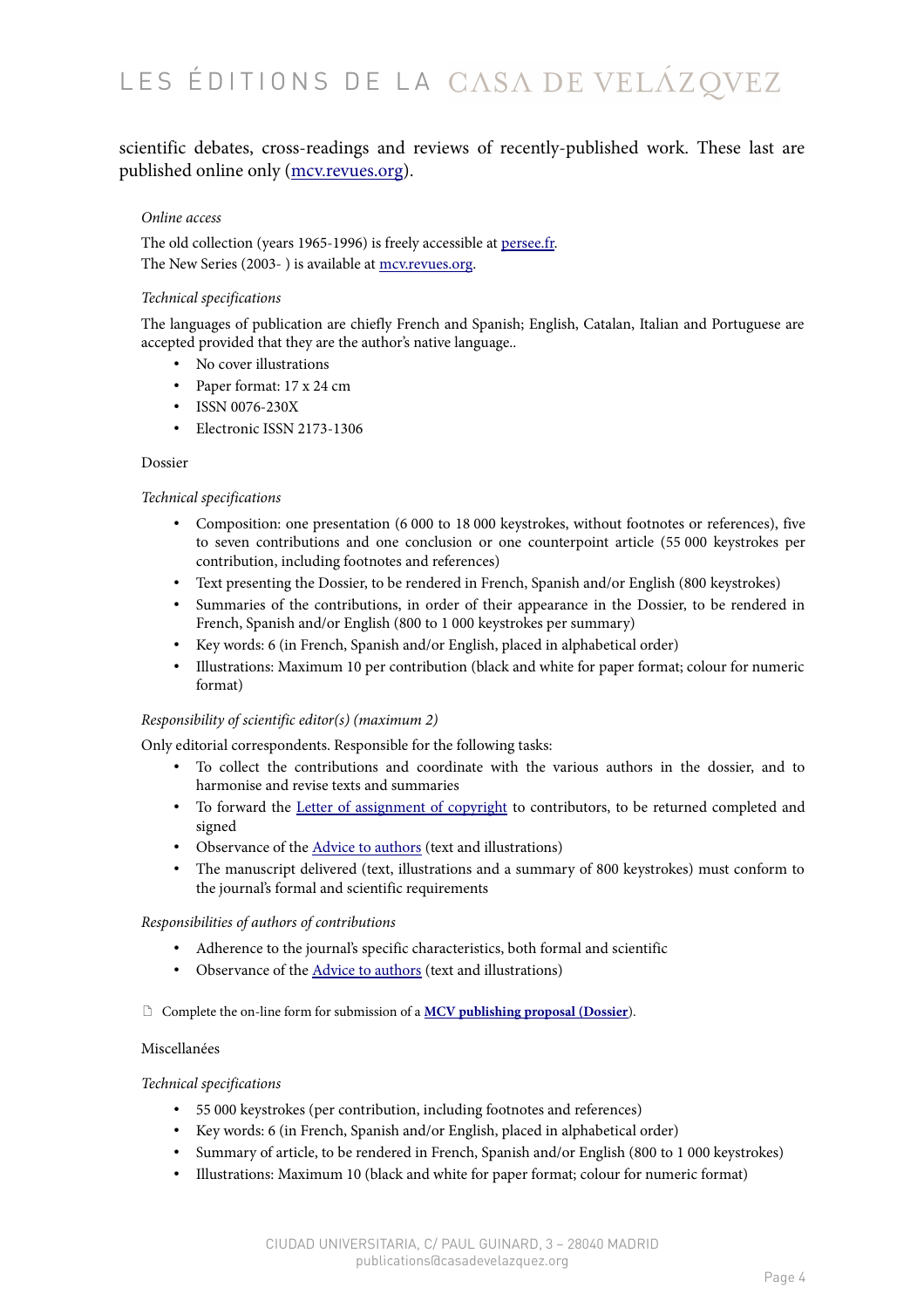### *Responsibilities of authors of articles*

- Adherence to the journal's specific characteristics, both formal and scientific
- Observance of the Advice to authors (text and illustrations)
- Complete the on-line form for submission of a [Article in Miscellanées.](https://www.casadevelazquez.org/en/publications/submitting-a-proposal/submission-of-an-article-for-miscellanees/)

### Débats

### *Technical specifications*

- Introduction: 8 000 to 10 000 keystrokes
- Contributions: 100 000 keystrokes in total (for example, up to six contributions: maximum 15 000 keystrokes per article, including footnotes)
- References are rendered in full in footnotes (see [Instructions for remittal of references\)](https://www.casadevelazquez.org/en/publications/advice-to-authors/bibliographical-references/)
- Text presenting dossier, to be rendered in French, Spanish and/or English (800 keystrokes)
- Illustrations: maximum 5 per contribution (colour for numeric format). Media (videos, audio documents) may be published online

### *Responsibility of scientific editor(s) (maximum 2)*

Only editorial correspondents. Responsible for the following tasks:

- To collect the contributions and coordinate with the various authors in the dossier, and to harmonise and revise texts
- To forward the [Letter of assignment of copyright](https://www.casadevelazquez.org/fileadmin/fichiers/publicaciones/Normes_annexes/EdCVZ_AccordCessionDroits_MCV.pdf) to contributors, to be returned completed and signed
- Observance of the [Advice to authors](https://www.casadevelazquez.org/en/publications/advice-to-authors/composition/) (text and illustrations)
- The manuscript delivered (text, illustrations and a summary of 800 keystrokes) must conform to the journal's formal and scientific requirements

### *Responsibilities of authors of contributions*

- Adherence to the journal's specific characteristics, both formal and scientific
- Observance of the [Advice to authors](https://www.casadevelazquez.org/en/publications/advice-to-authors/composition/) (text and illustrations)s

### Critical reviews

### *Technical specifications*

- Cross-readings (12 000 15 000 keystrokes)
- Reviews (5 000 7 000 keystrokes)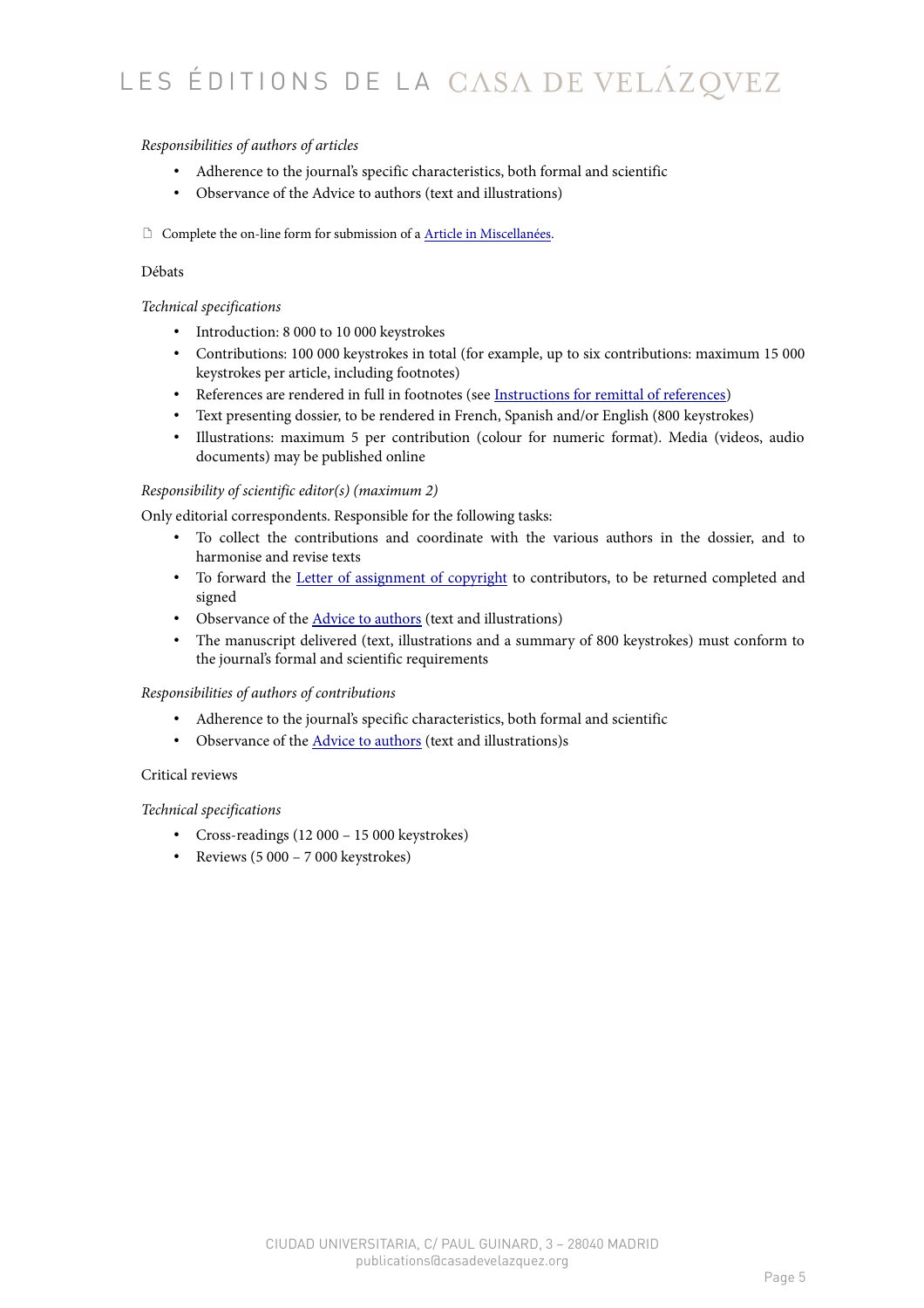# **EDITORIAL PROCEDURE**

It is understood that when any step is taken to publish the results of a scientific research project, the manuscript (book or article) has never been published and has not been submitted for publication elsewhere. The sending of a text is taken to imply acceptance and observance of the [Copyright and self-archiving policy](https://www.casadevelazquez.org/en/publications/copyright-self-archiving-policy/) operated by Casa de Velázquez.

### **SUBMITTING A PROPOSAL**

All pre-print proposals are submitted to a preliminary assessment by either the [Editorial](https://www.casadevelazquez.org/en/publications/casa-de-velazquez-editions/editorial-board/) [board](https://www.casadevelazquez.org/en/publications/casa-de-velazquez-editions/editorial-board/) or the [Editorial panel](https://www.casadevelazquez.org/en/publications/melanges-de-la-casa-de-velazquez/editorial-panel/) depending on where they are intended to be published [\(BCV,](https://www.casadevelazquez.org/en/publications/the-collections/bibliotheque-de-la-casa-de-velazquez/#BCV) [CCV,](https://www.casadevelazquez.org/en/publications/the-collections/bibliotheque-de-la-casa-de-velazquez/#CCV) [ECV](https://www.casadevelazquez.org/en/publications/the-collections/bibliotheque-de-la-casa-de-velazquez/#ECV) or *[MCV](https://www.casadevelazquez.org/en/publications/melanges-de-la-casa-de-velazquez/)*).

The author/editor will be advised of this assessment; if it is favourable, this means that the manuscript must be forwarded within a maximum of one year. If that deadline is exceeded, the proposal will have to be resubmitted.

Please complete the on-line form for submission of a publication to Casa de Velázquez editions:

| $\Box$ Proposal for BCV |                         | $\Box$ Proposal for ECV              | $\Box$ Proposal for CCV |
|-------------------------|-------------------------|--------------------------------------|-------------------------|
|                         | $\Box$ Proposal for MCV | (Dossier ou Article in Miscellanées) |                         |

### **SUBMITTING A COMPLETE DOSSIER FOR SCIENTIFIC PEER REVIEW**

Presentation of dossier

 $D_2$  Dossier textes

The manuscript must be submitted in the format of the target collection.

Only complete dossiers may be submitted for expert review.

To be considered complete, a dossier must contain the points listed below, following the nomenclature given (no spaces, no accents).

| <b>LUSSICI LEXIES</b>                       |                                           |
|---------------------------------------------|-------------------------------------------|
| 00a_Title_page                              | 09_Conclusion                             |
| 00b_Contents (CCV, ECV et MCV)              | 10 References                             |
| 00c_Preliminaries (Preface, Presentation)   | 11 Annexe(s)                              |
| 01 Introduction                             | 12_Summary (BCV and MCV)                  |
| 02_AuthorX (CCV, MCV) or ChapI (BCV, ECV)   | 13_Index (BCV and, where applicable, CCV) |
| 03_AuthorY (CCV, MCV) or ChapII (BCV, ECV)  | 14_Table_of_contents (BCV)                |
| 04_AuthorZ (CCV, MCV) or ChapIII (BCV, ECV) | 15 List of annexes (BCV)                  |
| $\dots/$                                    | 16 Legends                                |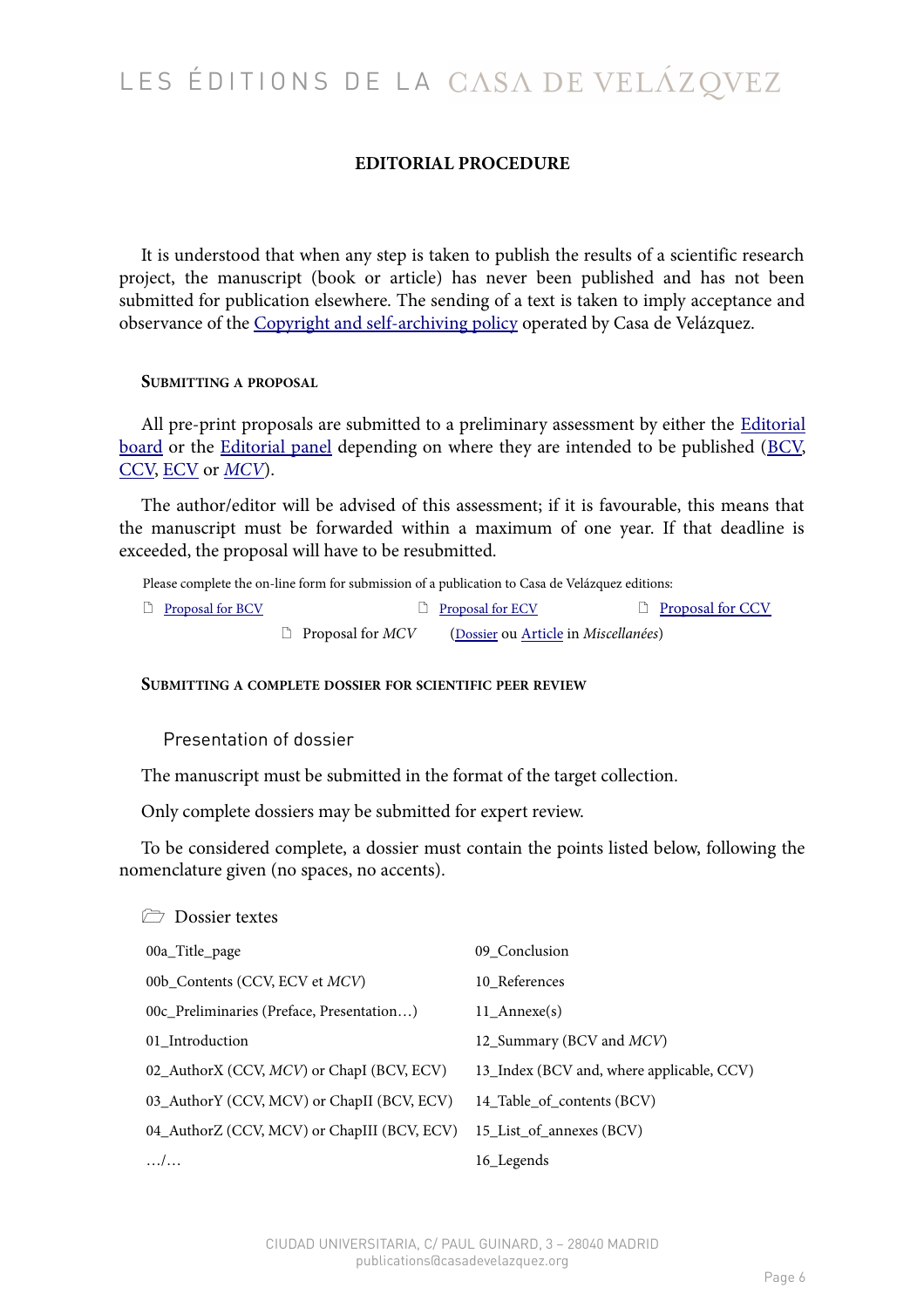# *T* Illustration dossier

Illustrations must be referenced individually according to type (figure, chart, photograph, plate), with consecutive numbering for a monograph (BCV, ECV) or per article for a collection (CCV, *MCV*), accompanied by a list of legends.

# Sending the dossier

The author/scientific editor should forward the complete dossier in the following formats:

• Word, automatic page-numbering. The name of the author/scientific editor, the institution to which he/she belongs and full address are to be placed in a separate file for attachment to the email (richard.figuier[a]casadevelazquez.org for collections or melanges[a]casadevelazquez.org for the journal);

• paper, two anonymous copies, preferably printed on both sides, addressed to: Head of Publications or Editorial Secretary of MCV - Casa de Velázquez - Ciudad Universitaria - Calle de Paul Guinard, 3 - 28040 Madrid.

# Peer review

This is carried out by specialists selected by the [Editorial Board,](https://www.casadevelazquez.org/en/publications/casa-de-velazquez-editions/editorial-board/) on the basis of their field of research (period and subject) and their status. Author anonymity is assured.

Upon receipt of the reviews, which is within five weeks, a summary is forwarded to the author/scientific editor. If the report is favourable, he/she is invited to send in the Definitive manuscript for publication. Where appropriate, this will incorporate the amendments proposed by the experts. In case of disagreement, he/she will be asked to substantiate his/her position.

If there is discrepancy between the reviews, a third expert is called on. If the reviews are unfavourable, the manuscript cannot be published and the author/scientific editor will be so advised.

# **SENDING IN THE DEFINITIVE MANUSCRIPT FOR PUBLICATION**

The author/scientific editor should address the definitive manuscript to the Head of Publications in the case of one of the collections (BCV, CCV, ECV), or to the Editorial Secretary in the case of the journal (*MCV*), at which point it enters the publishing schedule.

If the publishing standards are not strictly adhered to, the manuscript (book or contribution) will be returned to the author/scientific editor for rectification (see [Advice to](https://www.casadevelazquez.org/en/publications/advice-to-authors/composition/) [authors\)](https://www.casadevelazquez.org/en/publications/advice-to-authors/composition/).

For the rest, only illustrations adhering to the <u>Instructions for remittal of illustrations</u> will be preserved.

Along with the definitive manuscript, the author/scientific editor must furnish a draft text for the fourth cover page (maximum 800 characters).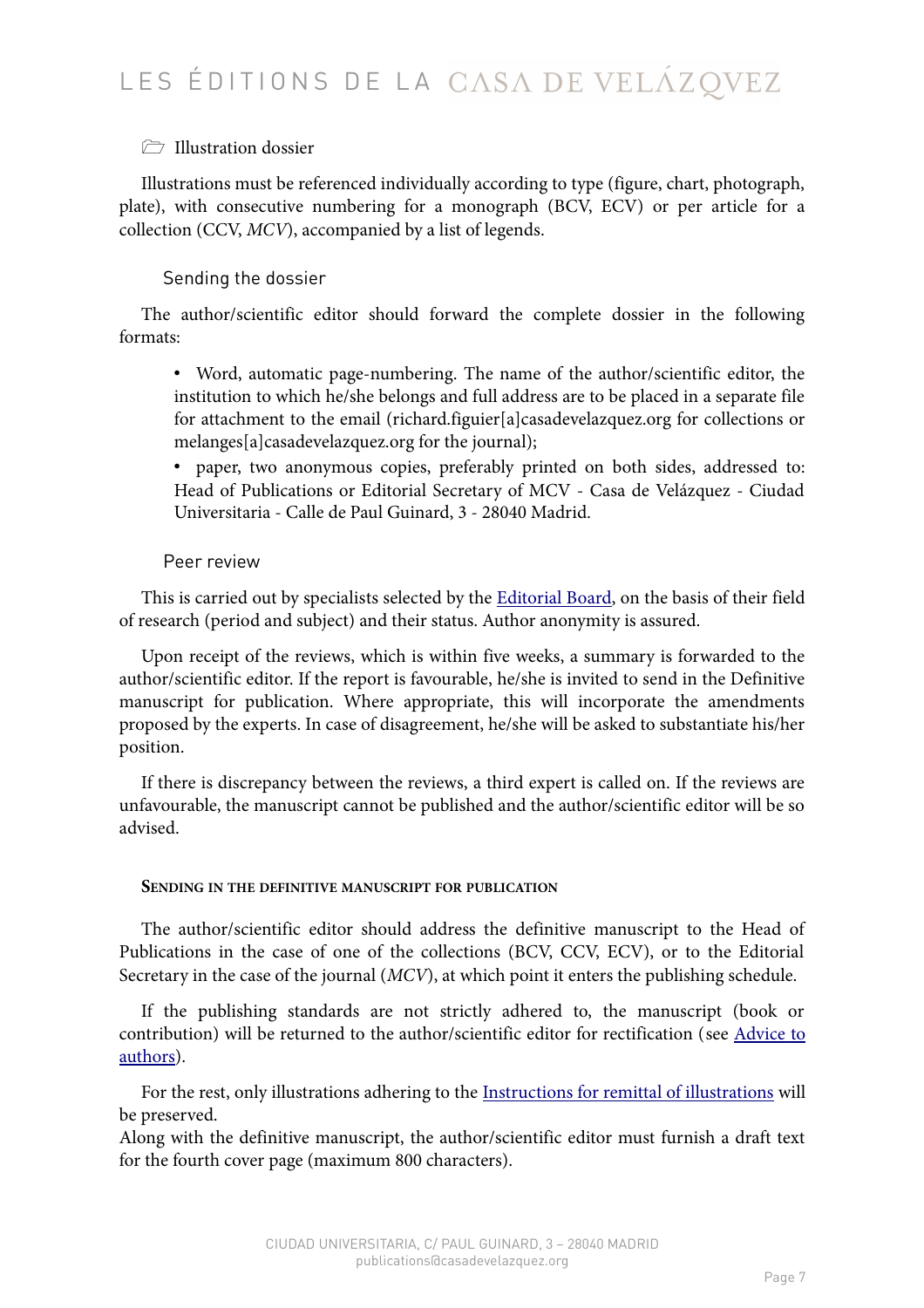If all the elements are not delivered within one year of notice of acceptance of the manuscript, the latter will be submitted to a fresh expert review.

Download the form for confirmation of remittal of the elements of your definitive manuscript for a publication to Casa de Velázquez publications:

- $\Box$  [Memo definitive manuscript BCV](https://www.casadevelazquez.org/fileadmin/fichiers/publicaciones/Normes_annexes/EdCVZ_EN_Memo_BCV.pdf)  $\Box$  [Memo definitive manuscript ECV](https://www.casadevelazquez.org/fileadmin/fichiers/publicaciones/Normes_annexes/EdCVZ_EN_Memo_ECV.pdf)
	-
- 
- [Memo definitive manuscript CCV](https://www.casadevelazquez.org/fileadmin/fichiers/publicaciones/Normes_annexes/EdCVZ_EN_Memo_CCV.pdf) [Memo definitive manuscript](https://www.casadevelazquez.org/fileadmin/fichiers/publicaciones/Normes_annexes/EdCVZ_EN_Memo_MCV.pdf) *[MCV](https://www.casadevelazquez.org/fileadmin/fichiers/publicaciones/Normes_annexes/EdCVZ_EN_Memo_MCV.pdf)*

### **EDITING OF THE MANUSCRIPT**

Once the manuscript is included in the publishing schedule, it is processed in three stages:

**Stage 1.** – Preparation of copy (revision and corrections)

- A first set of proofs (EP1) is sent to the author/scientific editor once the manuscript has been revised by the editorial secretary.
- The author/scientific editor is asked to make corrections clear and readable to avoid the need for further review. Rather than marginal notes, it is recommended to use typographic correction signs, which can be downloaded [here.](https://www.casadevelazquez.org/fileadmin/fichiers/publicaciones/Normes_annexes/MEMENTO_CORRECTION_OK.jpg)
- All author's corrections (additions, deletions or amendments), of text and illustrations, are to be avoided and may only be made at this stage. These precautions are intended to avoid delays and extra production costs.
- The author/scientific editor is required to adhere to the deadline for remittal of corrections of EP1s (2 weeks for a contribution, 5 weeks for a book).
- The author/scientific editor is recommended to keep a copy of the corrected version.

### **Stage 2.** — Composition

- A second set of proofs (EP2) is sent to the author/scientific editor.
- The author/scientific editor is required to check the corrections to EP1s and ensure that the illustrations are properly in place.
- The only authors' corrections allowed are additional recent references and syntactical errors or misprints. Any amendment, however minor, could displace text over several lines, requiring the reformatting of whole paragraphs and re-setting of several pages or even the entire manuscript. This can affect page numbering, tables of contents and other internal references.

• Where necessary the author/scientific editor must add or adjust the index of proper names. It is only at this stage that the page-numbering of the manuscript is final.

### **Stage 3.** — Ready to Print (RTP)

- The author/scientific editor must okay the final proofs for forwarding to the printers, within one week of returning the form duly completed and signed.
- Only corrections of internal page references, misprints, hyphenation errors or discrepancies between running heads and the abstract (CCV, ECV, Dossier MCV) or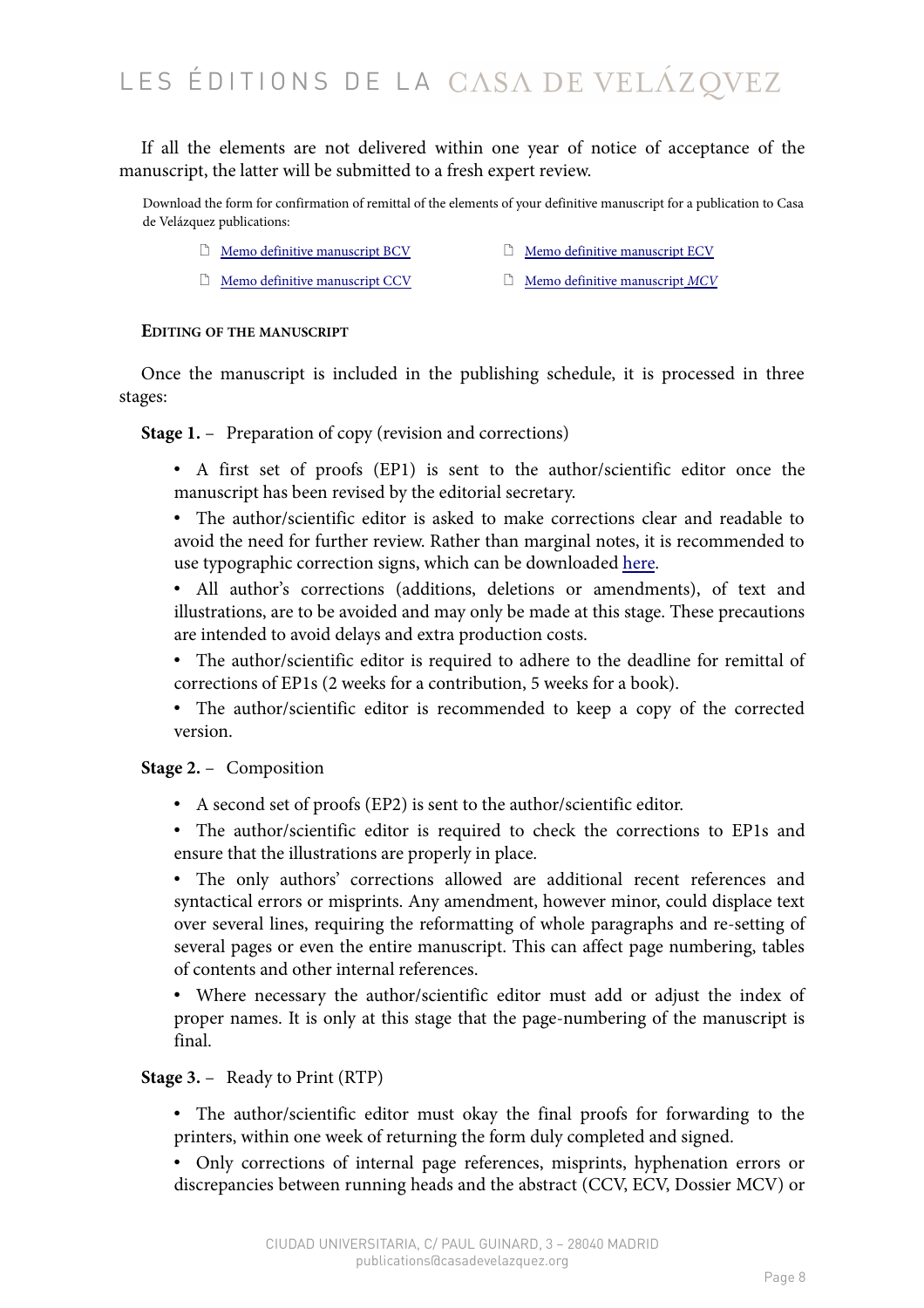the table of contents (BCV) will be accepted. No addition, deletion or amendment is allowed at this stage, either in text or illustrations.

Download the [RTP form](https://www.casadevelazquez.org/fileadmin/fichiers/publicaciones/Normes_annexes/EdCVZ_BAT_eng_por.pdf) to complete and sign for your printable voucher.

### **PUBLISHING AGREEMENT, LETTER OF ASSIGNMENT OF RIGHTS AND COMPLIMENTARY COPIES**

A publishing agreement is signed between the director of Casa de Velázquez and the author/scientific editor once the form and content of the manuscript have been approved.

In the case of a publication in the CCV or the journal, a letter agreeing to the assignment of copyright is signed by the author of each contribution.

The press service and complimentary copies are provided from the stocks of Casa de Velázquez. For these purposes the author/scientific editor should send the Head of Publications the names of up to ten periodicals from which he/she considers that a review can properly be requested.

Also, a list of names should be drawn up in conjunction with Casa de Velázquez, for up to ten complimentary copies.

The number of copies to be reserved will be specified in the agreement. By way of example:

- 5 free copies per scientific editor of a collective work (CCV), then a 30% discount on the purchase of further copies;
- 10 copies per author of a monograph (BCV, CCV), then a 30% discount on the purchase of further copies;
- 1 copy per contributor to a collective work (CCV) or the journal (MCV, including scientific editor[s]), then a 30% discount on the purchase of further copies;
- Each contributor will receive an offprint of his/her article or chapter in PDF format.

For any further information, [contact us.](https://www.casadevelazquez.org/en/home/presentation/contact-catherine-aubert/)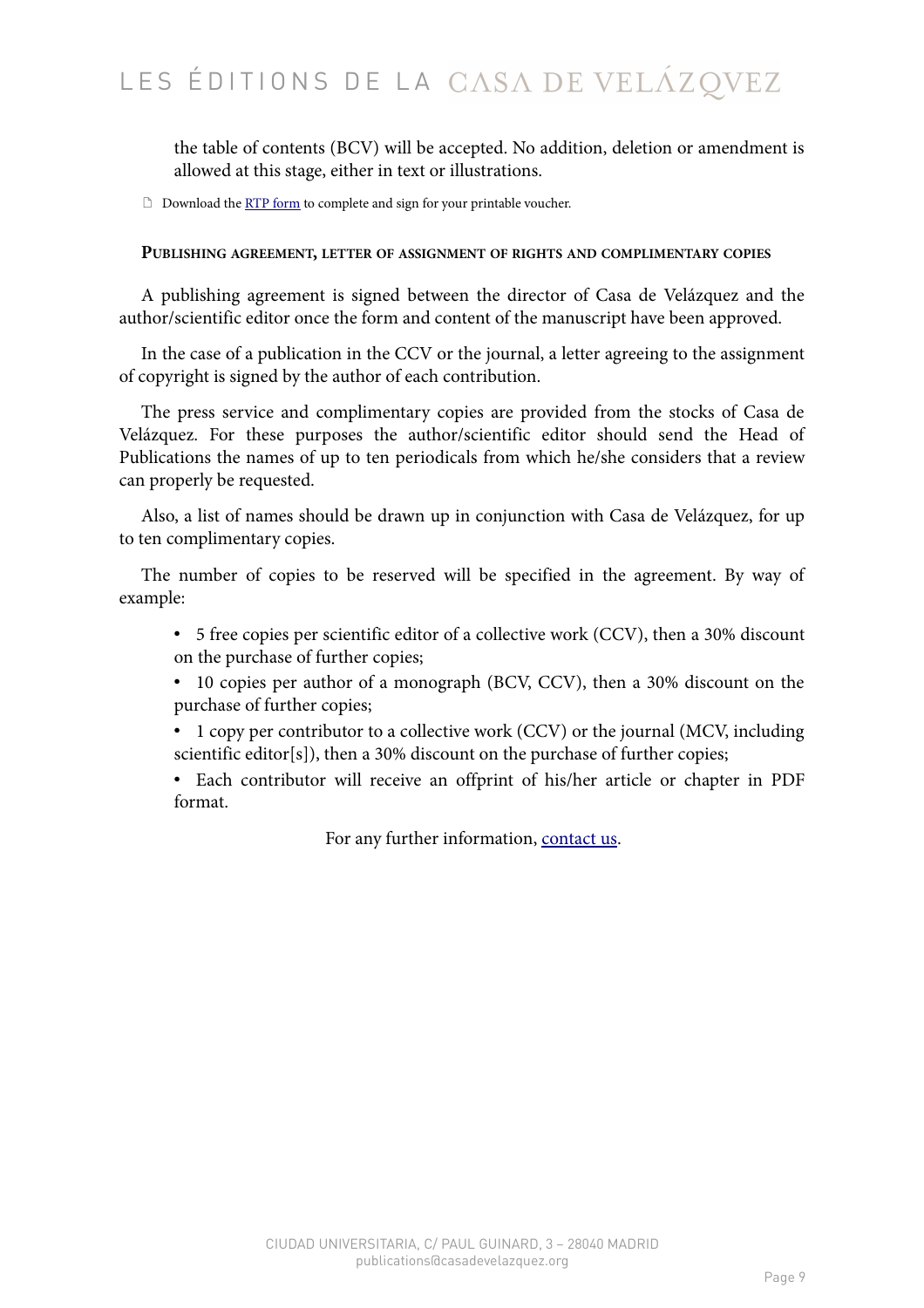# **INSTRUCTIONS TO AUTHORS**

## **INSTRUCTIONS ON COMPOSITION**

# General

The number of keystrokes indicated for each collection [\(BCV,](https://www.casadevelazquez.org/en/publications/the-collections/bibliotheque-de-la-casa-de-velazquez/#BCV) [CCV,](https://www.casadevelazquez.org/en/publications/the-collections/bibliotheque-de-la-casa-de-velazquez/#CCV) [ECV](https://www.casadevelazquez.org/en/publications/the-collections/bibliotheque-de-la-casa-de-velazquez/#ECV) or *[MCV](https://www.casadevelazquez.org/en/publications/melanges-de-la-casa-de-velazquez/)*) includes spaces.

Authors/scientific editors are asked to proceed as follows:

- choose a simple text layout, with a clear hierarchy of sub-titles, avoiding generic terms in Introduction and Conclusion;
- acknowledgements for articles (CCV, *MCV*) should be included in a footnote; acknowledgements for other works (BCV, CCV, ECV) should be provided in a separate file;
- manuscript page-numbering should be continuous; use the automatic numbering tool;
- do not use typesetting effects (page breaks, multiple spaces, automatic formatting, carriage returns for inter-paragraph spacing, etc.);
- deactivate "Track changes" macros.

## Font policies

Manuscripts in Latin type must use Times New Roman or some other Unicode font policy that allows transliteration of terms in non-Western languages.

Avoid boldface and underlining.

For Greek, download [IFAO-Grec Unicode](http://www.ifao.egnet.net/publications/outils/polices/#grec) from the Institut français d'archéologie orientale – El Cairo website. For transliteration of Arabic or transcription of specific characters into certain Western languages, download JaghbUni [\(Mac](https://www.casadevelazquez.org/fileadmin/fichiers/publicaciones/Normes_annexes/JaghbUni.zip) or [PC\)](https://www.casadevelazquez.org/fileadmin/fichiers/publicaciones/Normes_annexes/JaghbUniWin.zip).

Notes and reference marks

Notes are to be consigned to the foot of the page (BCV, CCV, *MCV*) or per chapter at the end of the volume (ECV).

Reference marks are to be inserted only with the Word [Insert] > [Note] > [footnote] tool for BCV, CCV and MCV or [endnote] for ECV, with continuous "Automatic" numbering.

These reference marks are to be placed after punctuation marks and inside the closing bracket in the case of a direct reference to the citation, never inside a title or sub-title. Do not reference one note to another.

Literature references are to be cited according to the [Instructions for remittal of literature](https://www.casadevelazquez.org/en/publications/advice-to-authors/composition/#c3570) [references.](https://www.casadevelazquez.org/en/publications/advice-to-authors/composition/#c3570) Any arguments or comments must be written clearly and concisely.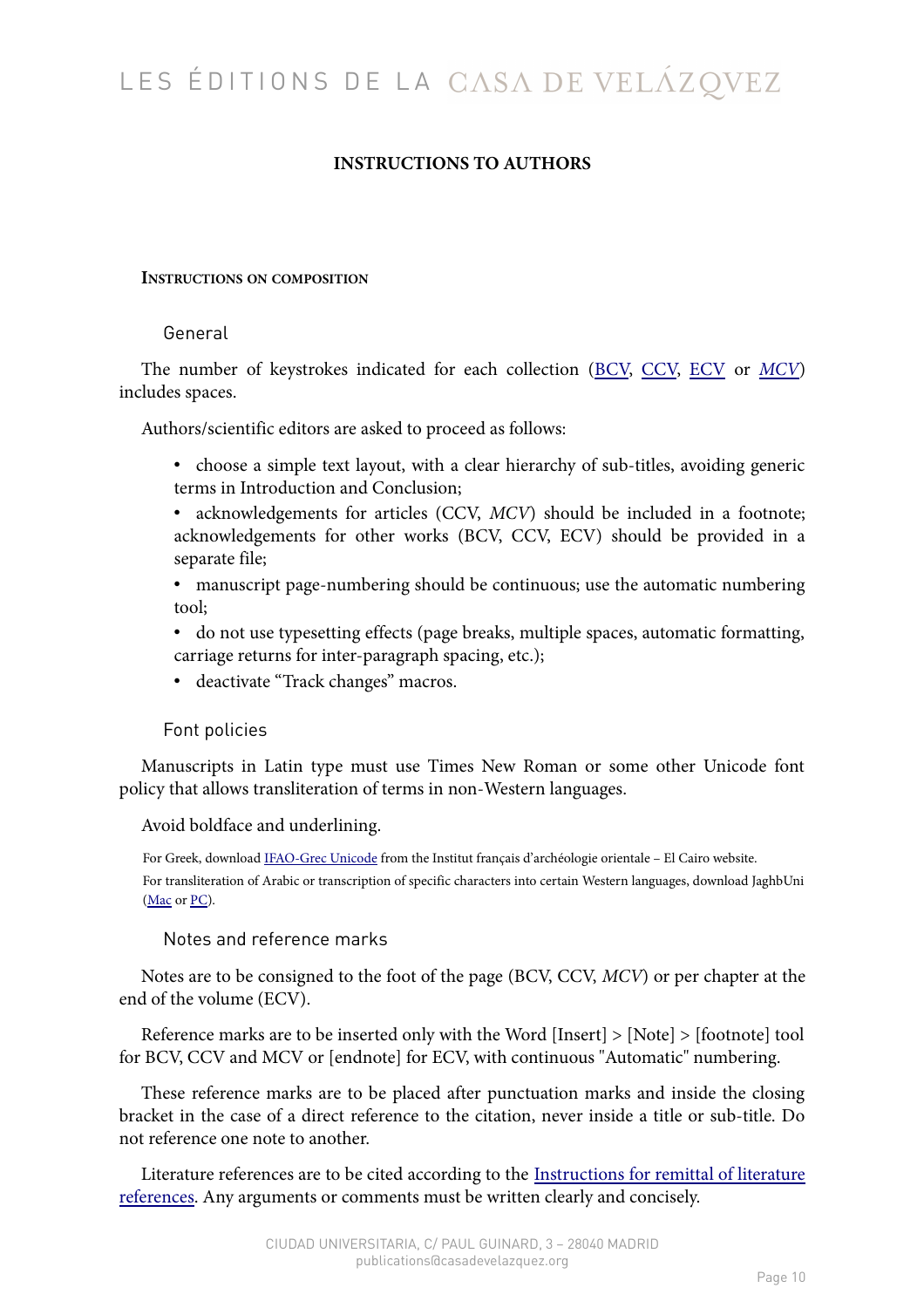# Figures and figure references

Authors/scientific editors are asked to follow the [Instructions for remittal of illustrations.](https://www.casadevelazquez.org/en/publications/advice-to-authors/composition/#NormesILL)

Figures are never to be inserted in the text; the relevant figure reference should be placed exactly as the logic of the discourse dictates and bracketed (fig. 1, p. 00), never in a sub-title or footnote.

# **Citations**

All citations must be referenced in a note citing the source, the name of the translator where applicable, and the page or folio number.

Where these exceed three lines, the quotation marks should be removed and the quotation detached from the text by a paragraph break before and after.

Citations in languages other than that of the manuscript must be translated (or explained) within the body of the text. The original text should be reproduced in a note, in italics between quotation marks, followed by the abridged literature reference and the name of the translator in parentheses, as in the following examples:

*« Dios quiso, en un principio que el hombre fuera hecho de dos partes: estando la una compuesta de una masa bastante pesada y densa* […] *que pudiera estar realmente vista y tocada, esto es, hecha de tierra.* […] *En el habla común y corriente llamamos a está cuerpo »* (ARIAS MONTANO, 1999, p. 129, French trans. by author of this book/article).

*« He* [i.e. Ḥudhaifa] *had taken this system of intercalation from the Jews nearly 200 years before Islām; the Jews, however, intercalated 9 months in 24 lunar years. In consequence their months were fixed, and came always in at their proper times, wandering in a uniform course through the year without retrograding and without* advancing » (AL-BĪRŪNĪ, *Kitāb al-ā ār al-b qiya*, ed. and trans. by SACHAU, 1998, Arabic text p. 12; English trans., p. 14).

# Foreign languages

Words (Latin characters) in a language other than the one the manuscript is written in are to be placed in italics, without quotation marks, followed by a translation, between quotation marks and bracketed, the first time they occur.

File references must be left in the original background language. Names of ministries, institutions, learned societies or official bodies should likewise be left untranslated.

All Latin words or phrases that appear in dictionaries are to be rendered in Roman type (e.g. in situ, passim, de facto, a priori, etc.).

And again, the usual spelling of certain Arabic words sanctioned by usage, such as oued, souk, fondouk, mufti, vizir, etc., should be preserved.

Authors are asked to transcribe all other Arabic terms according to the principles followed in standard works of research dissemination.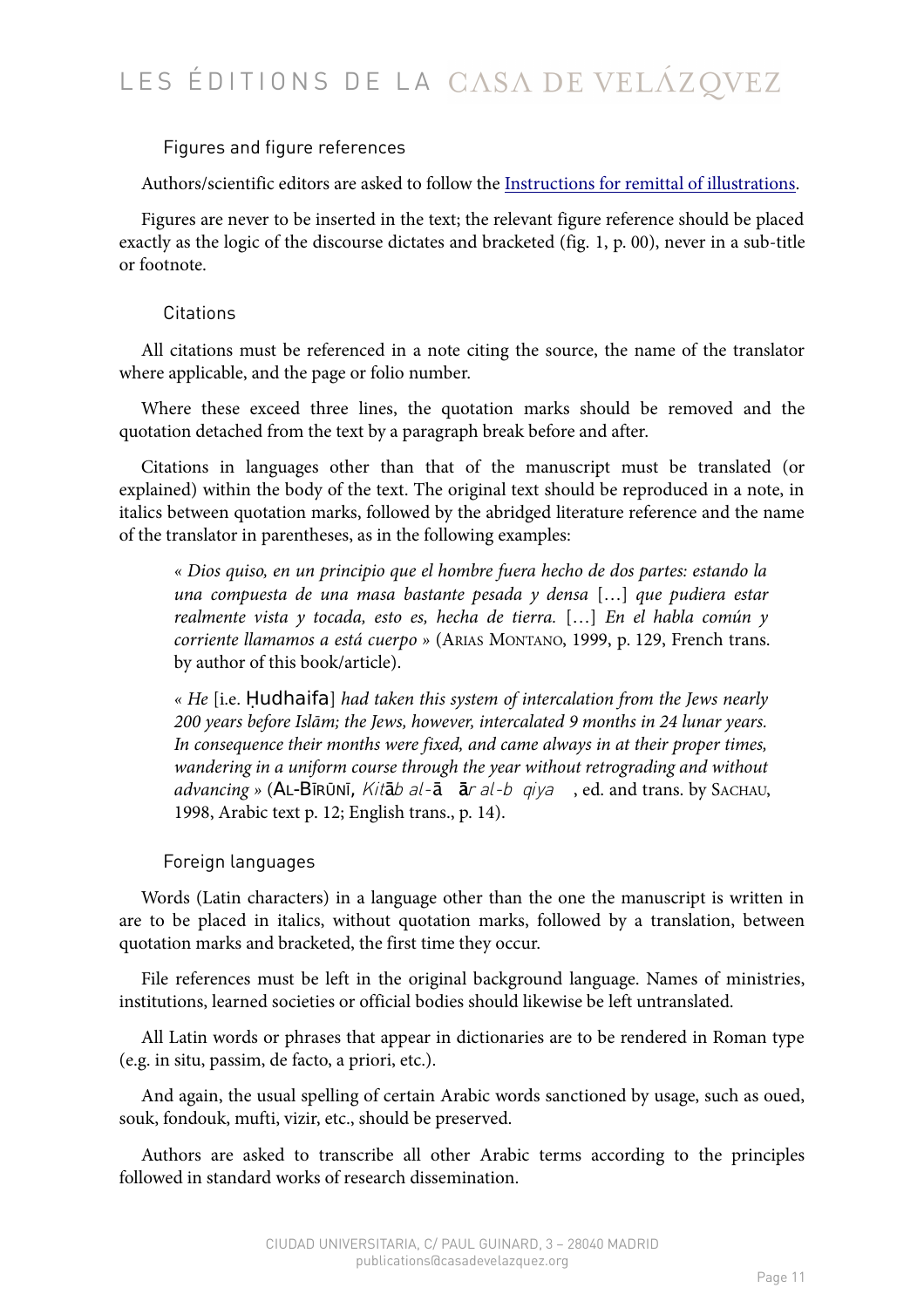Download recommendations and table for [Transliteration of Arabic.](https://www.casadevelazquez.org/fileadmin/fichiers/publicaciones/Normes_annexes/EdCVZ_EN_ArabicTransTable.pdf)

Tables

Tables should be located within the text, preceded by their respective titles. They are to be created only using the [Table] > [Insert] tool in Word.

Avoid tables of less than 5 lines, whose content can be consigned in the text.

Indicate the source used to compile the table at the foot of each one.

To insert notes, use a different numbering style from the text. Use letters a, b, c… italicised in superscript.

Typographic conventions and rules

For currently applicable rules in English, see *New Hart's Rules*, 2nd ed. OUP, Oxford 2014 and [www.gsbe.co.uk.](http://www.gsbe.co.uk/)

A) UPPER/LOWER CASE

For small capitals (chapter and century numbers, authors' surnames in notes and References) do not use a smaller font, but only the appropriate tool supplied by Word  $([Format] > [Font] > [Small Caps]).$ 

B) SPACING

Do not insert multiple spaces between words to align or to achieve any other kind of effect, including after italics.

The signs %,  $\epsilon$ , units of time, etc. should be preceded by a hard space. Groups of three digits in numbers containing thousands should likewise be separated by a hard space.

C) QUOTATION MARKS

For primary marks, use double inverted commas, "...", without spaces.

For secondary marks, inside primary marks, use single inverted commas, '...', without spaces.

D) SQUARE BRACKETS

These substitute for round brackets: if already within parentheses ([...]); following parentheses (...) [...]; or inside a quotation to indicate an elision or addition [...].

E) PUNCTUATION AND DOUBLE PUNCTUATION MARKS

There is no space between commas or full stops and the preceding word.

In any language other than French, there is no space between a punctuation mark and the word preceding it (e.g.: *Árabes, judías y cristianas: mujeres en la Europa medieval*).

Abbreviations and symbols

If there are more than 10 abbreviations and acronyms, please provide a list.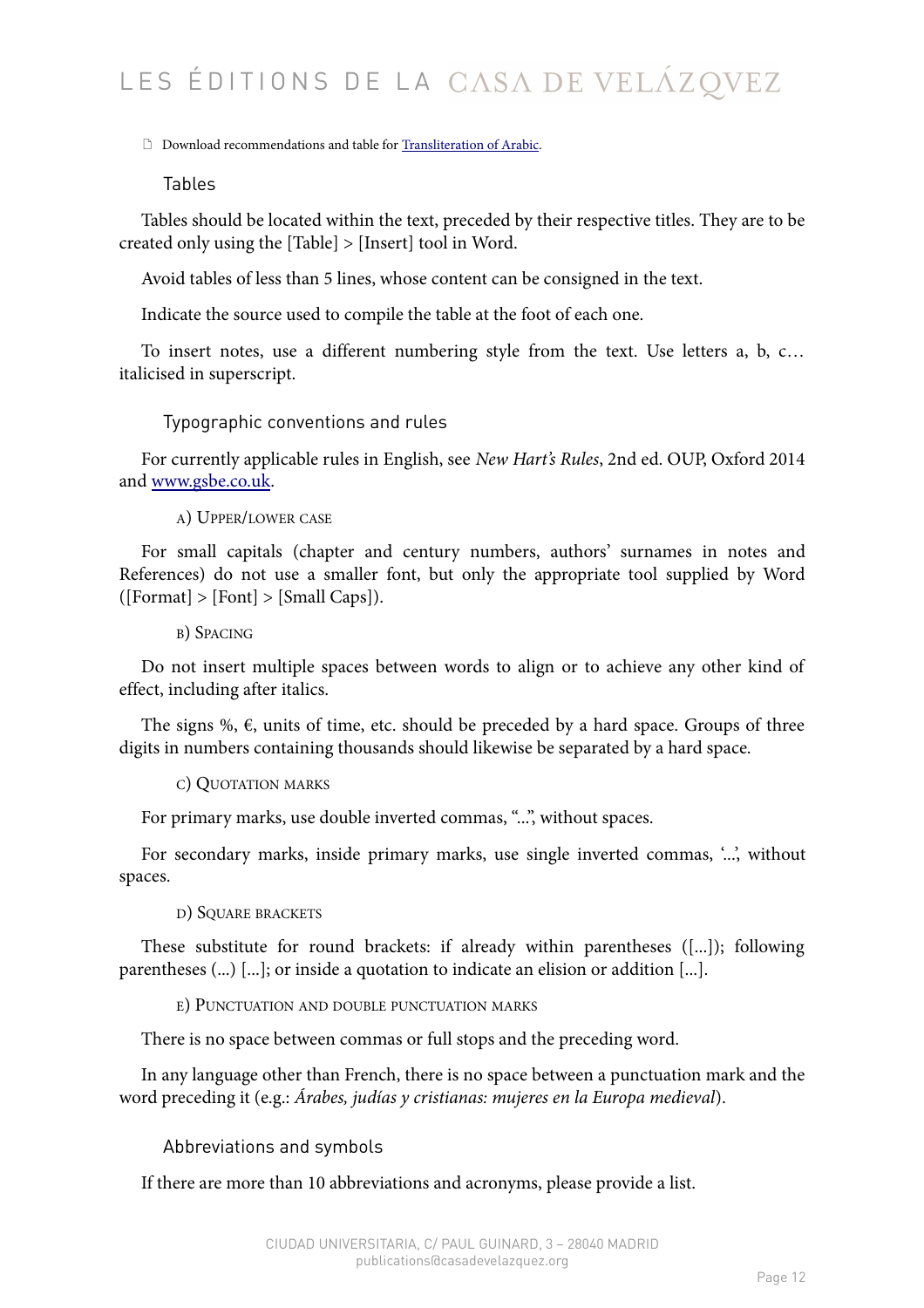# A) COMMON ABBREVIATIONS

- b.: ibn/bint (son/daughter of)
- c: century (e.g.  $17<sup>th</sup>$  c.)
- *ca* (no full stop): *circa*
- ch.: chapter (followed by Roman numerals in small capitals)
- cm (no full stop): centimetre
- coord.: coordinator(s)
- dir.: director(s)
- ed., eds: editor(s)
- *et sq., et sqq.*: following page(s)
- fig.: figure
- $\bullet$  f., ff.: folio(s)
- *ibid*., ID., EAD.: the same
- $\bullet$  1.: line
- ms., mss: manuscript(s)
- m (no full stop): metre(s)
- n.: note
- n.d.: *no date of publication*
- No., Nos.: number(s)
- n.p.: *no place of publication*
- n.p.: *no publisher*
- p., pp.: page(s)
- §: paragraph
- %: percentage
- r: recto (preceded by number, w/o space)
- s.v.: sub voce (*under the word*) [to cite a definition in a dictionary or encyclopaedia, followed by a word in quotation marks: s.v. "Antiocheis"]
- t.: *tome* (volume) [followed by capitalised Roman numerals]
- v: verso (preceded by number, no space)
- vol.: volume (followed by Arabic numerals)

### B) ABBREVIATIONS OF FIRST NAMES

French first names beginning with a consonant should be abridged up to the first vowel, regardless of the language of the manuscript (Florence: Fl.; Jean-Claude: J.-Cl.; Christophe: Chr.)

C) CHRONOLOGICAL INFORMATION

Use "BCE" and "CE" or "BC" and "AD".

Islamic dates should be mentioned where the Arabic sources cite them; their Gregorian calendar equivalents should be given after a forward slash, as follows: 463/1071-541/1147 or 463-541/1071-1147, mutually exclusively within the same book, article or Dossier. The Islamic date is not to be given in the case of Christian dynasties, contemporary references or references from Christian sources, European historical events or events occurring in Europe.

Century numbers should be given in Arabic ordinal numbers: 3rd c. BCE.

Millennium numbers should be given in Arabic ordinals: 4th Millennium BP.

Dynasty numbers should be given either by a following Roman numeral, e.g. "Dynasty IV", or preceded by an Arabic ordinal, e.g. "4th Dynasty".

## **INSTRUCTIONS FOR REMITTAL OF ILLUSTRATIONS**

Authors/scientific editors are asked to take special care as regards the relevance and quality of illustrations. Documents are further to be numbered and referenced individually and consecutively depending on their nature (chart, figure, graph, plate).

Casa de Velázquez, a not-for-profit teaching and research institution, is concerned about compliance with intellectual property laws. Authors and scientific editors are therefore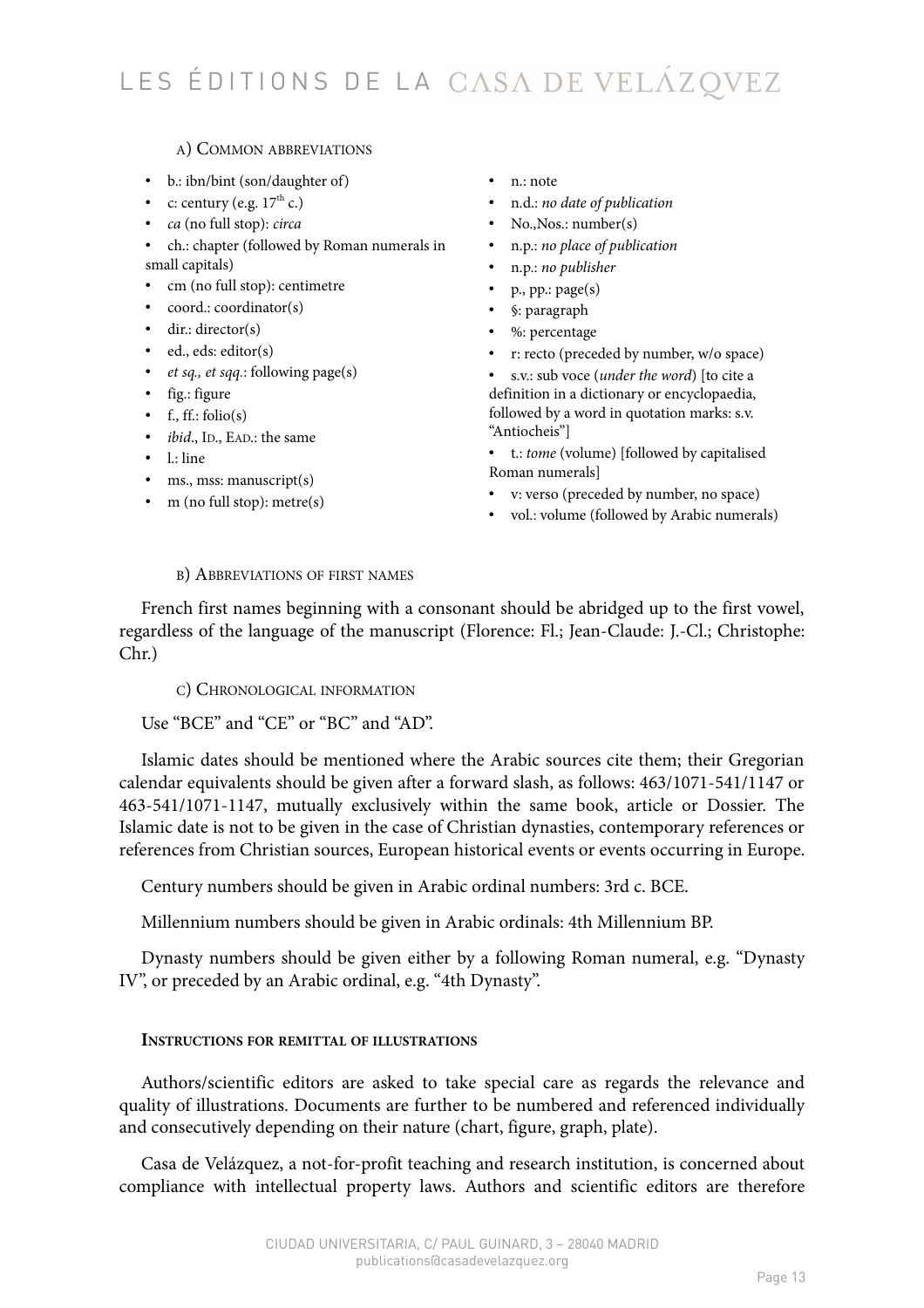asked to furnish original permissions for reproduction of illustrations used in commerciallyavailable works pursuant to the Intellectual Property Code, law no 95-4 of 3 January. To ensure compliance with this law, each document for reproduction must carry an original individual permission issued by the rights-holder (person or organisation). The caption should make due mention of its provenance and copyright.

It is up to the author/scientific editor to verify the legal status of reproductions of documents to be used to illustrate their research work. If the document is not in the public domain, he/she must secure the necessary permissions, licences or assignments from the author of the work or his/her assigns.

Excepting the cover illustration on works to be published in the CCV, it is up to each author to secure, and if necessary pay for, illustrations and reproduction rights.

In the event of failure to follow these instructions, Casa de Velázquez reserves the right to refuse illustrations that might encounter objections.

 Download the application form for [Permission for reproduction](https://www.casadevelazquez.org/fileadmin/fichiers/publicaciones/Normes_annexes/EdCVZ_EN_PermissionForReproduction.pdf) in cases where the holder of title in the work, or its author or assigns, do not have it.

## Technical specifications

Authors are asked to work to the scale of the publication, adapting to the dimensions of the collection concerned.

- Formats accepted: .ai, .eps, .jpeg, .png and .tiff.
- Resolution: Minimum 300 dpi. Images of 72 dpi downloaded from the web are therefore not acceptable.
- Dimensions: minimum 5 x 5 cm; maximum 15 x 30 cm.

## A ) GRAPHS:

- Please provide the numeric data.
- Use greyscales for paper format and colour for numeric format.
- Use the Minion Pro font policy for written information (names and/or captions).
- Avoid presenting information in pie chart form.

B ) MAPS AND CHARTS :

- Should be created using Adobe Illustrator (.ai) software.
- The scale of the graph should be indicated by insertion of a graded line segment (never in the form: 1/100 or 1/1000).
- Indicate North.
- Use greyscales (minimum 15 %; maximum 85-90 %) for paper format and colour for numeric format.
- Use the Minion Pro font policy for written information (names and/or captions).
- Line width: minimum 0.15 pt for solid or dotted lines and 0.25 pt for line and copy-dot work.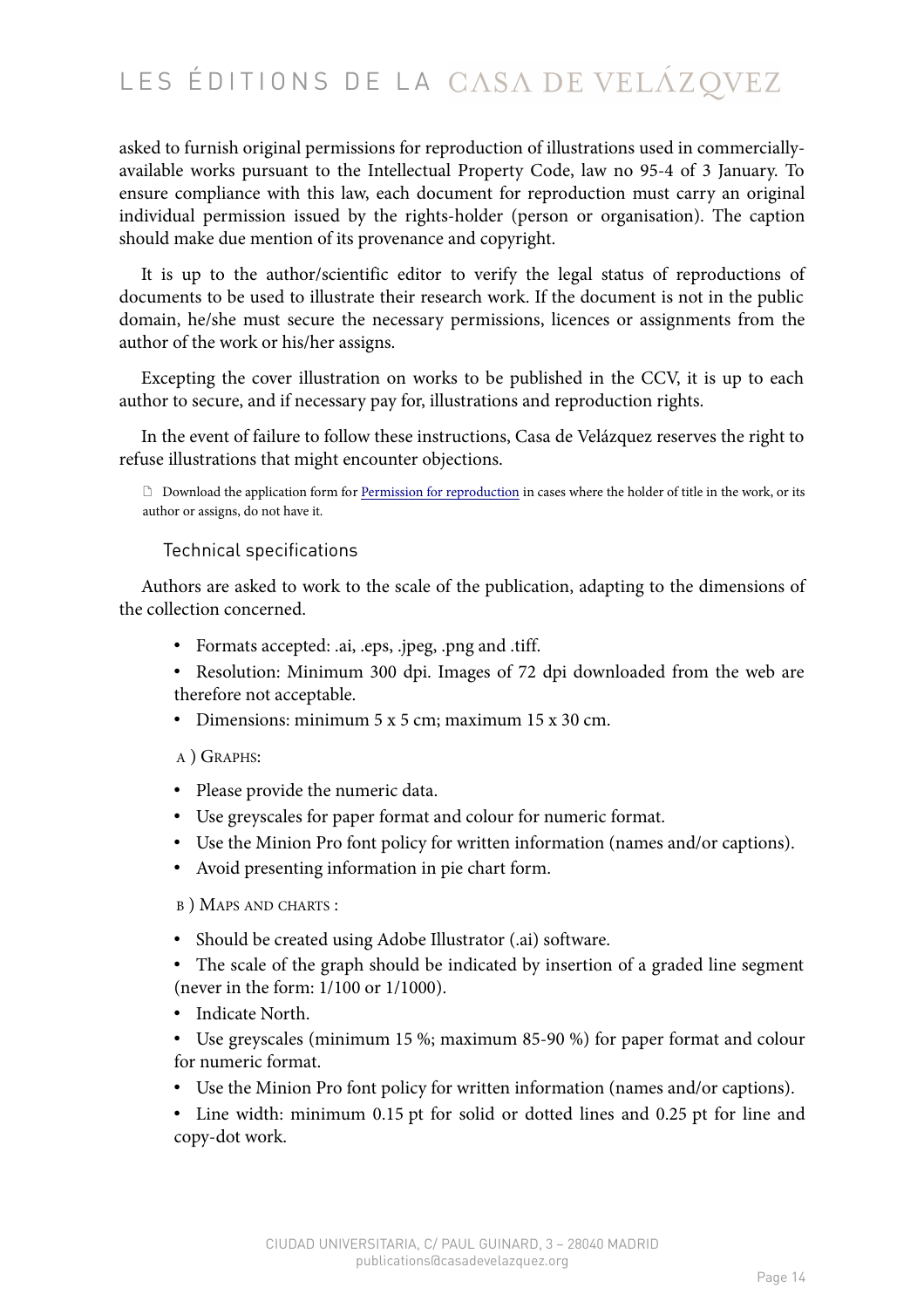Items to be supplied

• Digital file for each illustration, identified by author's name (CCV, *MCV*) or chapter number (BCV, ECV) and the call number matching the one cited in the manuscript, as in the following examples:

| 02_AuthorX_fig1 (CCV, MCV)                                           | 03_AuthorY_fig1 (CCV, MCV) |
|----------------------------------------------------------------------|----------------------------|
| ou                                                                   | ou                         |
| 02_ChapI_fig1 (BCV, ECV)                                             | 03_ChapII_fig1 (BCV, ECV)  |
| 02_AuthorX_fig2 (CCV, MCV)                                           | 03_AuthorY_fig2 (CCV, MCV) |
| ou                                                                   | ou                         |
| 02_ChapI_fig2 (BCV, ECV)                                             | 03_ChapII_fig2 (BCV, ECV)  |
| 02_AuthorX_fig3 (CCV, <i>MCV</i> )<br>ou<br>02_ChapI_fig3 (BCV, ECV) | /                          |

• Permission to reproduce each illustration for paper and digital formats, numbered in the same way.

• A list of illustrations by author or chapter, in a separate Word file comprising: the nature of each illustration (chart, figure, graph, plate), its number (exactly matching the one in the document supplied), the title and the caption.

• Captions, concise but complete, stating the source and, depending on the type of illustration, citing the available data, as follows:

Reproduction of works

FIG . 1. — Francisco de Goya, *Portrait de Ferdinand Guillemardet*, *ca.* 1798-1799, Louvre Museum, Paris. © Musée du Louvre

Maps and charts

MAP 1. — Carte de la peste dans le Doukkala, d'après un croquis du docteur Paul Remlinger (Archives du ministère des Affaires étrangères, séance du Conseil sanitaire de Tanger, 12 octobre 1911)

# Graphs

GRAPH 1. - Les différents systèmes anthroponymiques (Porto, 14<sup>e</sup> siècle)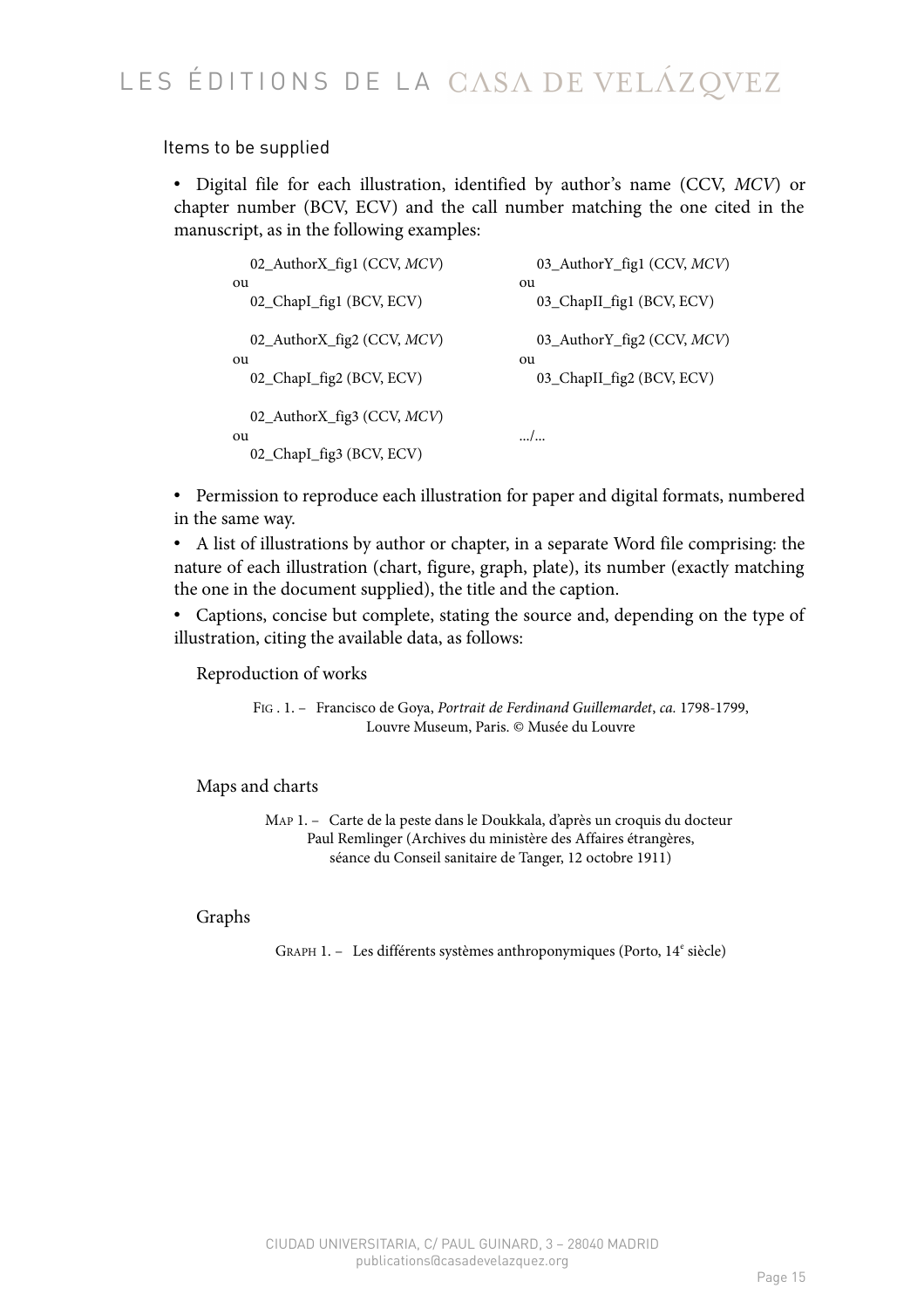## **INSTRUCTIONS FOR REMITTAL OF LITERATURE REFERENCES**

References in notes

For BCV, CCV and *MCV*, bibliographical references are to be abridged in footnotes as in the following model:

- references to sources: SURNAME, *Short title in three to five words*, page(s);
- references to critical apparatus: SURNAME, year of publication, page(s).

For ECV and articles in the Debates section of *MCV*, which do not carry a summary bibliography, bibliographical references should be detailed in endnotes in the former case and in footnotes in the latter. They should only be detailed in full on first occurrence (with page number). On second and subsequent occurrences they should be abridged to a maximum of five words.

For more details see or download the [Summary table](https://www.casadevelazquez.org/en/publications/advice-to-authors/bibliographical-references/#TablRec)

If the same reference (author, title) is used twice running, the second should be replaced by *ibid.*, indicating the page number if different.

In the case of two consecutive notes referring to the same author, replace the author's name with ID. or EAD. on the second and subsequent occurrences.

The abbreviation *et al.* should only be used if the reference contains more than three authors.

References to archives or libraries should be rendered in full on first occurrence, followed by their acronyms in parentheses. Subsequent occurrences should cite only the acronym.

Please do not use latinisms *(art. cit., op. cit., loc. cit., supra, infra...)* and write "see" rather than vid. or cf.

# Bibliographical references

Bibliographical entries should be arranged in alphabetical order and different works by the same author in ascending chronological order (from oldest to most recent). The name should not be replaced by a dash.

If a reference contains several authors, the name of each one should be rendered in full.

If an author has several entries for the same year, they should be distinguished by lowercase letters following the date, without a space (1980a, 1980b, 1980c, etc.).

For modern or contemporary works, cite the year of publication in parentheses after the author's first name.

For literary or classical works and printed sources, cite the year at the end of the reference, without parentheses. The date of first publication may be specified, in square brackets, after the title.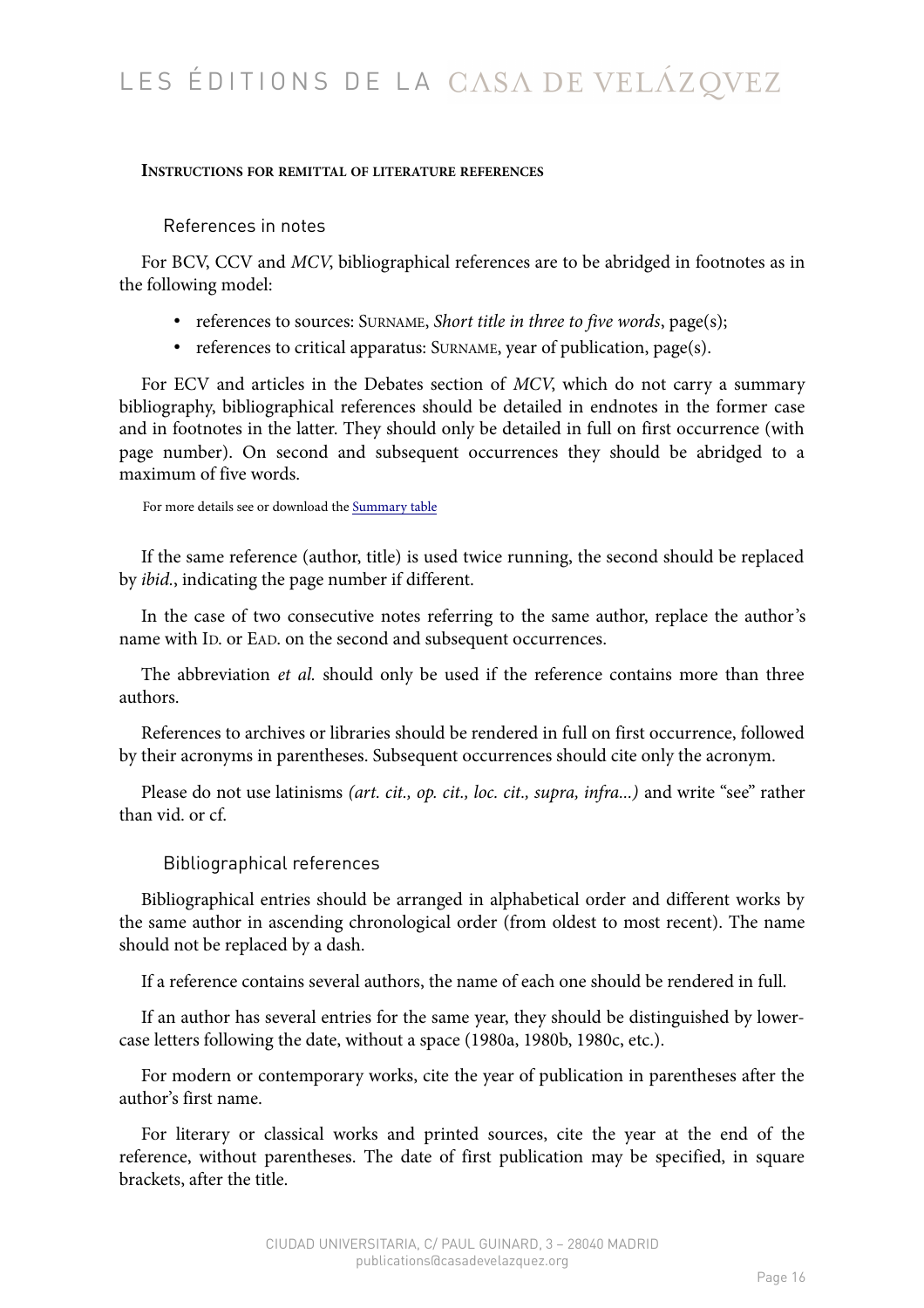Literary and classical works by the same author should be arranged in alphabetical order of title, ignoring initial articles.

Index authorless references by the first word in the title, including where this is an article.

Places of publication of works should be cited in the language of the article or work to be published in Casa de Velázquez publications and not in that of the reference of origin. For CCV, the language of the title determines that of the of the collective work.

The bibliography should be confined to references used in the manuscript.

## Summary table

A) CRITICAL APPARATUS

| <b>ABRIDGED REFERENCE IN NOTES</b>                        | FULL REFERENCE IN BIBLIOGRAPHY                                                                                                                                                                                                                     |  |
|-----------------------------------------------------------|----------------------------------------------------------------------------------------------------------------------------------------------------------------------------------------------------------------------------------------------------|--|
| <b>Books</b>                                              |                                                                                                                                                                                                                                                    |  |
| BRAUDEL, 1990, p. / pp.                                   | BRAUDEL, Fernand (1990), La Méditerranée et le monde méditerranéen à<br>l'époque de Philippe II, Paris, A. Colin, coll. "Le livre de poche" (402),<br>[3 vols] $(9^{th}$ ed.).                                                                     |  |
| DUBY, 1980, p. / pp.                                      | DUBY, Georges (dir.) [1980], Histoire de la France urbaine, Paris, Éd. du<br>Seuil, t. I.                                                                                                                                                          |  |
| Осноа BRUN, 2006, р. / рр.                                | OCHOA BRUN, Miguel Ángel (2006), Historia de la diplomacia española,<br>t. VII (1): La edad barroca, Madrid, Ministerio de Asuntos<br>Exteriores y Cooperación.                                                                                    |  |
| DOUCET, 2002, p. / pp.                                    | DOUCET, Michel (2002), Dictionnaire juridique et économique, t. II:<br>Allemand-Français, Munich-Bâle, C.H. Beck - Helbing &<br>Lichtenhahn (6 <sup>th</sup> ed.).                                                                                 |  |
| <b>ACADEMIA PORTUGUESA DA</b><br>HISTÓRIA, 1959, p. / pp. | ACADEMIA PORTUGUESA DA HISTÓRIA (1959), Guia da bibliografia<br>histórica portuguesa, Lisbon, n.p.                                                                                                                                                 |  |
| CUENCA TORIBIO, 1981.                                     | CUENCA TORIBIO, José Manuel (1981), "Iglesia y poder político", in La<br>era isabelina y el sexenio democrático (1834-1874), t. XXXIV, José<br>María JOVER ZAMORA (dir.), Historia de España Menéndez Pidal,<br>Madrid, Espasa-Calpe, pp. 569-640. |  |
| <b>Articles</b>                                           |                                                                                                                                                                                                                                                    |  |
| CAVILLAC, 1991, p. / pp.                                  | CAVILLAC, Michel (1991), "Le San Antonio de Padua et le 'roman<br>familial' de Mateo Alemán à l'heure de l'Atalaya", Bulletin hispanique,<br>93 (1), pp. 107-133.                                                                                  |  |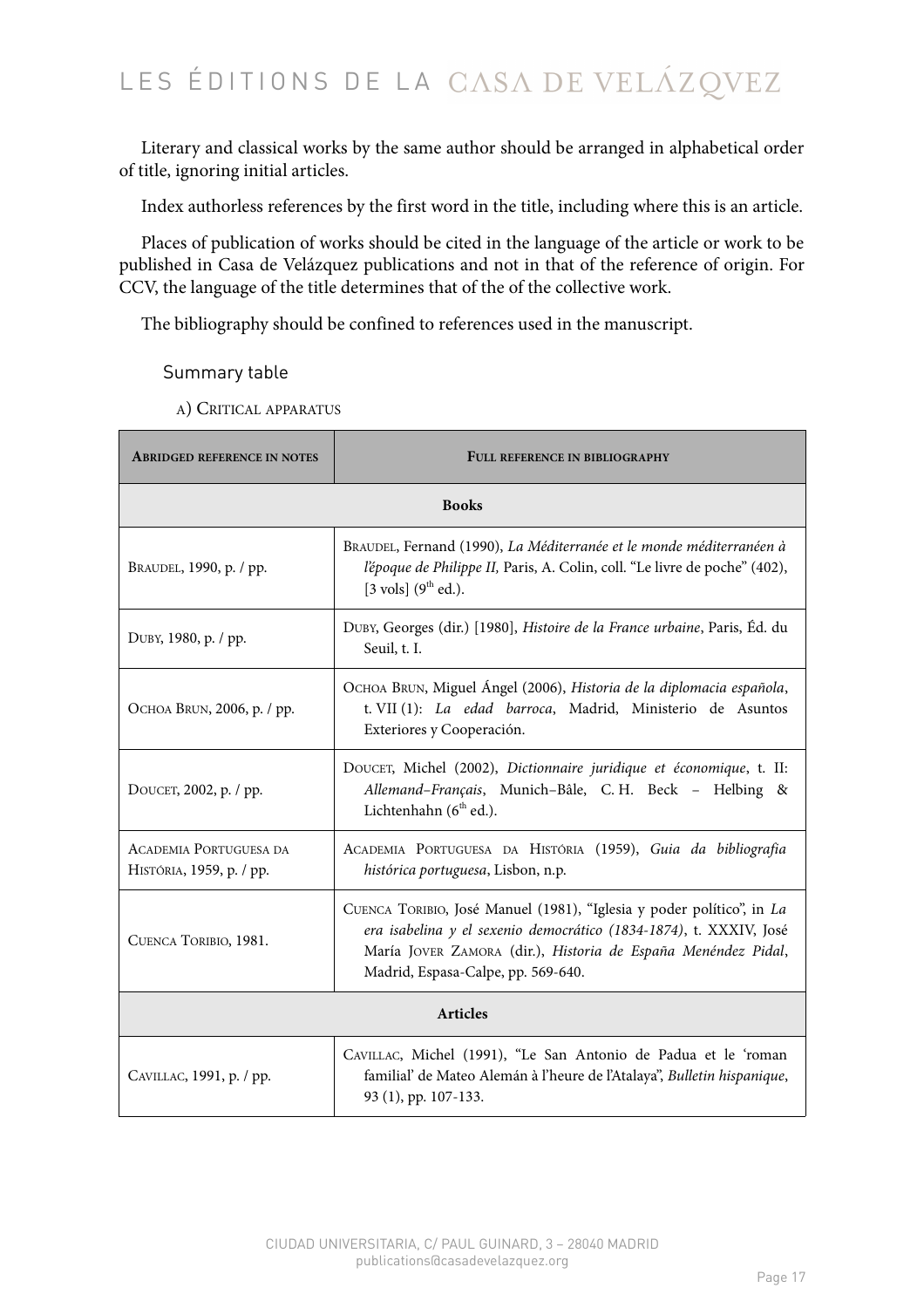| <b>ABRIDGED REFERENCE IN NOTES</b>     | FULL REFERENCE IN BIBLIOGRAPHY                                                                                                                                                                                                                                                                                 |  |
|----------------------------------------|----------------------------------------------------------------------------------------------------------------------------------------------------------------------------------------------------------------------------------------------------------------------------------------------------------------|--|
| BATS, 2004, p. / pp.                   | BATS, Michel (2004), "Grec et gallo-grec: les graffites sur céramique aux<br>sources de l'écriture en Gaule méridionale (IIe- 1er s. av. J.-C.)", in<br>Michel FEUGÈRE and Pierre-Yves LAMBERT (eds), L'écriture dans la<br>société gallo-romaine, dossier published in Gallia, 61, pp. 7-20.                  |  |
| POUTRIN, 2011, p. / pp.                | POUTRIN, Isabelle (2011), "Notas sobre la destrucción de las comunidades<br>moriscas malagueñas y su reconstrucción en la campiña sevillana,<br>1569-1610", in Los moriscos y su expulsión. Nuevas problemáticas, 30 <sup>th</sup><br>issue of Areas. Revista Internacional de Ciencias Sociales, pp. 111-119. |  |
| AYASO, CANO, ORFALI, 1993,<br>p. / pp. | AYASO, José Ramón, CANO, María José, ORFALI, Moisés (1993),<br>"Bibliografía sobre la mujer judía", in Celia del MORAL (ed.), Árabes,<br>judías y cristianas: mujeres en la Europa medieval, Granada,<br>Universidad de Granada, pp. 237-244.                                                                  |  |
| MESLIN, 1972, p. / pp.                 | MESLIN, Michel (1972), "Le phénomène religieux populaire", in Pietro<br>BOGLIONI et Benoît LACROIX (eds), Les religions populaires. Actes du Ier<br>colloque international des religions populaires (Saint-Gervais de<br>Bellechasse, 4 october 1970), Québec, Presses de l'université Laval,<br>pp. 5-15.     |  |
| PÉREZ GALLARDO, en ligne.              | PÉREZ GALLARDO, Helena, "Laurent y Cia, J.", in Enciclopedia del Museo<br>del Prado, <https: enciclopedia="" enciclopedia<br="" www.museodelprado.es="">-on-line/voz/laurent-amp-cia-j&gt; [accessed on: dd/mm/yyyy].</https:>                                                                                 |  |
| PALMA, 2002.                           | PALMA, Marco (2002), Bibliografia degli scritti di Armando Petrucci,<br>Rome, Viella, <http: <br="" dida="" didattica="" links="" palma="" www.let.unicas.it="">workinpr/bibpetru.rtf&gt; [accessed on: dd/mm/yyyy].</http:>                                                                                   |  |
| BENAVENT, 2014.                        | BENAVENT, Júlia (2014), "Intrigas y peripecias a la muerte del Duque de<br><http: 23083="" e-spania.revues.org="">,<br/>Calabria", e-Spania,<br/>DOI:<br/>10.4000/e-spania.23083.</http:>                                                                                                                      |  |
| ВАLТҮ, 1981, р. / рр.                  | BALTY, Jean-Charles (1981), s. v. "Antiocheia", in Lexicon Iconographicum<br>Mythologiae Classicae, Zurich, Artemis, 1981, t. I, pp. 840-851.                                                                                                                                                                  |  |
| Theses and other unpublished work      |                                                                                                                                                                                                                                                                                                                |  |
| ROHFRITSCH, unpublished,<br>p. / pp.   | ROHFRITSCH, Edmond (unpublished), Balthazar Moncornet, graveur,<br>éditeur et marchand d'estampes à Paris au XVII <sup>e</sup> siècle, ou l'invention du<br>portrait de grande diffusion, PhD thesis defended in 1995 at Paris-<br>Sorbonne University.                                                        |  |
| RODRÍGUEZ LLOPIS, inédite,<br>p. / pp. | RODRÍGUEZ LLOPIS, Miguel (unpublished), "Los señoríos del reino de<br>Murcia en el siglo XIII", communication presented at Congreso<br>Internacional Conmemorativo del VII Centenario de la Muerte de<br>Alfonso X el Sabio (Toledo, 1984).                                                                    |  |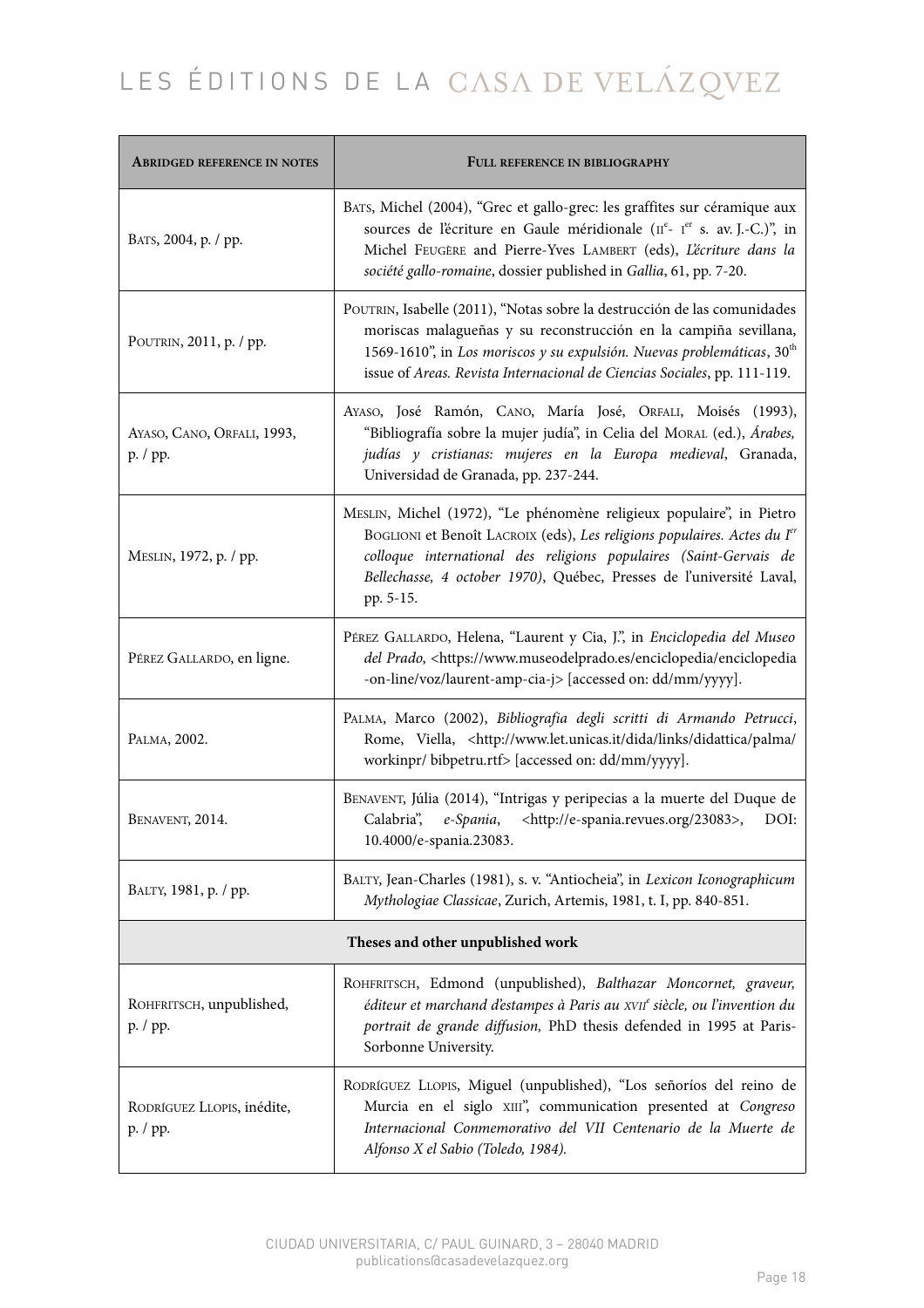| <b>ABRIDGED REFERENCE IN NOTES</b>                           | FULL REFERENCE IN BIBLIOGRAPHY                                                                                                                                                                                                                                                              |  |
|--------------------------------------------------------------|---------------------------------------------------------------------------------------------------------------------------------------------------------------------------------------------------------------------------------------------------------------------------------------------|--|
| Catalogues                                                   |                                                                                                                                                                                                                                                                                             |  |
| Trésors d'orfèvrerie gallo-<br>romains, p. / pp.             | Trésors d'orfèvrerie gallo-romains (1989), exhibition catalogue (Paris,<br>Musée du Luxembourg, 8 February - 23 April 1989; Lyon, Musée de la<br>civilisation gallo-romaine, 16 May - 27 August 1989), Paris, Réunion<br>des musées nationaux.                                              |  |
| Rabisch. Il grottesco nell'arte del<br>Cinquecento, p. / pp. | Rabisch. Il grottesco nell'arte del Cinquecento. L'Accademia della Val di<br>Blenio, Lomazzo e l'ambiente milanese (1998), eds Giulio BORA,<br>Manuela KAHN-ROSSI and Francesco PORZIO, exhibition catalogue<br>(Museo cantonale d'Arte, Lugano, 28 March - 21 June 1998), Milan,<br>Skira. |  |

# B) SOURCES

| <b>ABRIDGED REFERENCE IN NOTES</b>                                                  | FULL REFERENCE IN BIBLIOGRAPHY                                                                                                                                            |  |
|-------------------------------------------------------------------------------------|---------------------------------------------------------------------------------------------------------------------------------------------------------------------------|--|
| Archive documents and manuscripts                                                   |                                                                                                                                                                           |  |
| "Milagres", f. / ff.                                                                | "Milagres de Nossa Senhora de Guadalupe", BNP, Fundo Geral,<br>codex 74.                                                                                                  |  |
| "Práctica de la Chancillería",<br>f. $/$ ff.                                        | "Práctica de la Chancillería de Granada (s. XVII)", BNE, ms. 309.                                                                                                         |  |
| ANA DE SAN AGUSTÍN, "Vida de<br>la venerable Madre Ana de San<br>Agustín", f. / ff. | ANA DE SAN AGUSTÍN, "Vida de la venerable Madre Ana de San<br>Agustín, escrita por ella misma", BNE, ms. 7225.                                                            |  |
| <b>Printed sources</b>                                                              |                                                                                                                                                                           |  |
| TIRSO DE MOLINA, La vida y<br>muerte de Herodes, p. / pp.                           | TIRSO DE MOLINA (pseud. of Gabriel TÉLLEZ), La vida y muerte de<br>Herodes, in ID., Quinta parte de comedias del maestro Tirso de<br>Molina, Madrid, Imprenta Real, 1636. |  |
| MENESES, Reportorio de caminos,<br>p. / pp.                                         | MENESES, Alonso de, Reportorio de caminos, Alcalá de Henares,<br>S. Martínez, 1576 ; rept. Madrid, La Arcadia, 1946.                                                      |  |
| BETANZOS, Suma y narración de los<br>Incas, p. / pp.                                | BETANZOS, Juan de, Suma y narración de los Incas [1551], ed. María<br>del Carmen MARTÍN RUBIO, Madrid, Atlas, 2007.                                                       |  |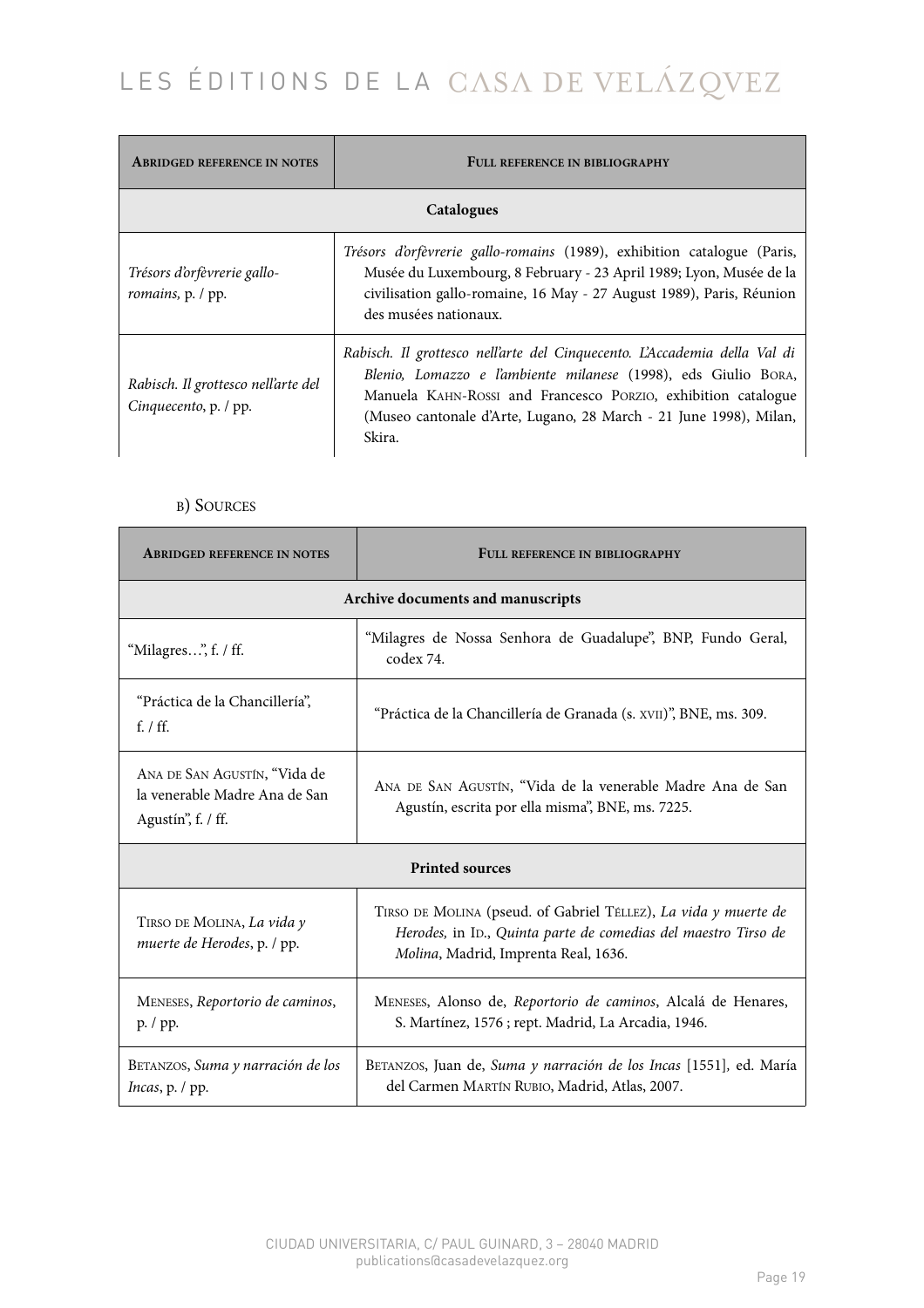| <b>ABRIDGED REFERENCE IN NOTES</b>                                                                                        | FULL REFERENCE IN BIBLIOGRAPHY                                                                                                                                                                                                                                                                                                                                                                                                                                                                                                                                                                                                                                                                                                                                                                                               |  |
|---------------------------------------------------------------------------------------------------------------------------|------------------------------------------------------------------------------------------------------------------------------------------------------------------------------------------------------------------------------------------------------------------------------------------------------------------------------------------------------------------------------------------------------------------------------------------------------------------------------------------------------------------------------------------------------------------------------------------------------------------------------------------------------------------------------------------------------------------------------------------------------------------------------------------------------------------------------|--|
| AL-BIRŪNĪ, Kitāb al-ā ār al-<br>bāqiya, ed. and trans. SACHAU,<br>1998, Arabic text, p. / pp. ; English<br>text, p. / pp. | AL-BīRŪNĪ, Abū al-Rayḥān Muḥammad b. Aḥmad, Kitāb<br>al-ā ār al-b' giya ūn al-qurān al-j liya ("Chroniques des<br>nations anciennes ou les vestiges du passé"), ed. and trans. Carl<br>Edward SACHAU: Chronologie orientalischer Völker, Leipzig, F. A.<br>Brockhaus, 1878; 2 <sup>nd</sup> ed. 1923; rept. Frankfurt-am-Main, F.<br>Sezgin, 1998; English trans. by ID.: The Chronology of Ancient<br>Nations. An English Version of the Arabic Text of the Athar-ul-<br>baqiya of al-Birūni or "Vestiges of the Past", Collected and<br>Reduced to Writing by the Author in A.H. 390 - 1, A.D. 1000),<br>London, William H. Allen & Co., 1879; rept. Frankfurt-am-Main,<br><http: 12148="" <br="" ark:="" gallica.bnf.fr="">F.<br/>Sezgin,<br/>1998,<br/>bpt6k72901q.r=.langFR. swf&gt; [accessed on: dd/mm/yyyy].</http:> |  |
| IBN 'IDĀRĪ AL-MARRĀKUŠĪ, Kitāb<br>$al$ -Bayān, p. / pp.                                                                   | IBN 'IDĀRĪ AL-MARRĀKUŠĪ, Abū I-'Abbās Ahmad, Kitāb al-<br>Bayan al-Mugrib fi a bar al-Andalus wa-l-Magrib, French<br>trans. by Edmond FAGNAN, Histoire de l'Afrique et de l'Espagne,<br>Algiers, Impr. P. Fontana, 1901.                                                                                                                                                                                                                                                                                                                                                                                                                                                                                                                                                                                                     |  |
| IBN 'IYĀD, Madāhib al-Ḥukkām,<br>p. / pp.; trans. by SERRANO RUANO,<br>1998, p. / pp.                                     | IBN 'IYĀD, Madāhib al-Ḥukkām fi nawāzil al-aḥkām, ed.<br>Mohammed BENCHERIFA, Beirut, 1990; Spanish trans. by Delfina<br>SERRANO RUANO, Madāhib al-Hukkām fi nawāzil al-ahkām ("La<br>actuación de los jueces en los procesos judiciales"), Madrid, 1998.                                                                                                                                                                                                                                                                                                                                                                                                                                                                                                                                                                    |  |
| CIL XI 2607, Elbe.                                                                                                        | Corpus Inscriptionum Latinarum (CIL), Berlin, W. de Gruyter & Co,<br>1895.                                                                                                                                                                                                                                                                                                                                                                                                                                                                                                                                                                                                                                                                                                                                                   |  |
| IG II 128 Michel 583.                                                                                                     | Inscriptiones Graecae (IG), Berlin, W. de Gruyter & Co, 1873-.                                                                                                                                                                                                                                                                                                                                                                                                                                                                                                                                                                                                                                                                                                                                                               |  |
| OVIDE, Pontiques, I, 2, 33-34.                                                                                            | OVIDE, Pontiques, ed. Jacques ANDRÉ, Paris, Les Belles Lettres, 1977.                                                                                                                                                                                                                                                                                                                                                                                                                                                                                                                                                                                                                                                                                                                                                        |  |
| HÉSIODE, Fragmenta Hesiodea, 128.                                                                                         | HÉSIODE, Fragmenta Hesiodea, eds Reinhold MERKELBACH and Martin<br>LITCHFIELD WEST, Oxford, Clarendon Press, 1967, 128.                                                                                                                                                                                                                                                                                                                                                                                                                                                                                                                                                                                                                                                                                                      |  |

## C) SPECIAL CASES

Sacred books (Tanakh, Bible, Koran), archive documents and journal articles should only be cited in footnotes, as follows:

| <b>Greek and Latin sources</b>                                                                                                                                             | <b>Sacred books</b>  |  |
|----------------------------------------------------------------------------------------------------------------------------------------------------------------------------|----------------------|--|
| HOMER, Iliad II 348.                                                                                                                                                       | Koran, IV, 131.      |  |
| SOPHOCLES, Electra 4-6.                                                                                                                                                    | Ezequiel XXVII, 4-9. |  |
| <b>Archive documents</b>                                                                                                                                                   |                      |  |
| Archives du ministère des Affaires étrangères (Paris), Correspondance politique, Espagne, vol. 88, f. 7, letter from duc<br>d'Harcourt to Louis XIV, Madrid, 2 March 1701. |                      |  |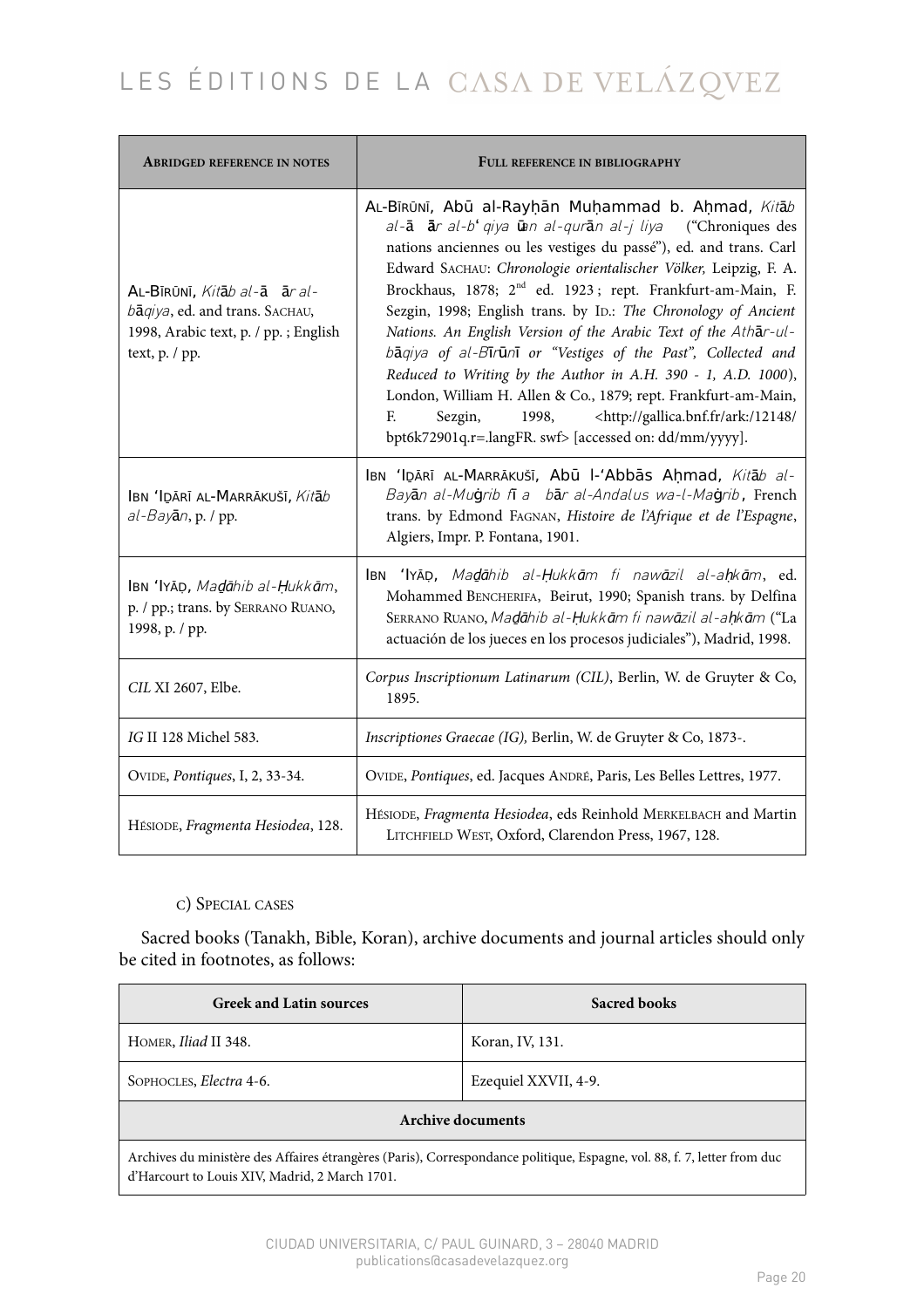### **Journal articles**

"Academia Nacional de las tres nobles artes de S. Fernando", *Diario de Avisos de Madrid*, 22 July 1838.

MIQUEL Y BADÍA, Francisco, "Exposición retrospectiva de obras de escultura, pintura y artes suntuarias en Barcelona", *Diario de Barcelona*, 15 June 1867.

Again, an isolated reference to classical Greek or Latin sources, or a manuscript cited only once, where their inclusion in the list of Sources at the end of the work is not warranted, should be cited only in a footnote.